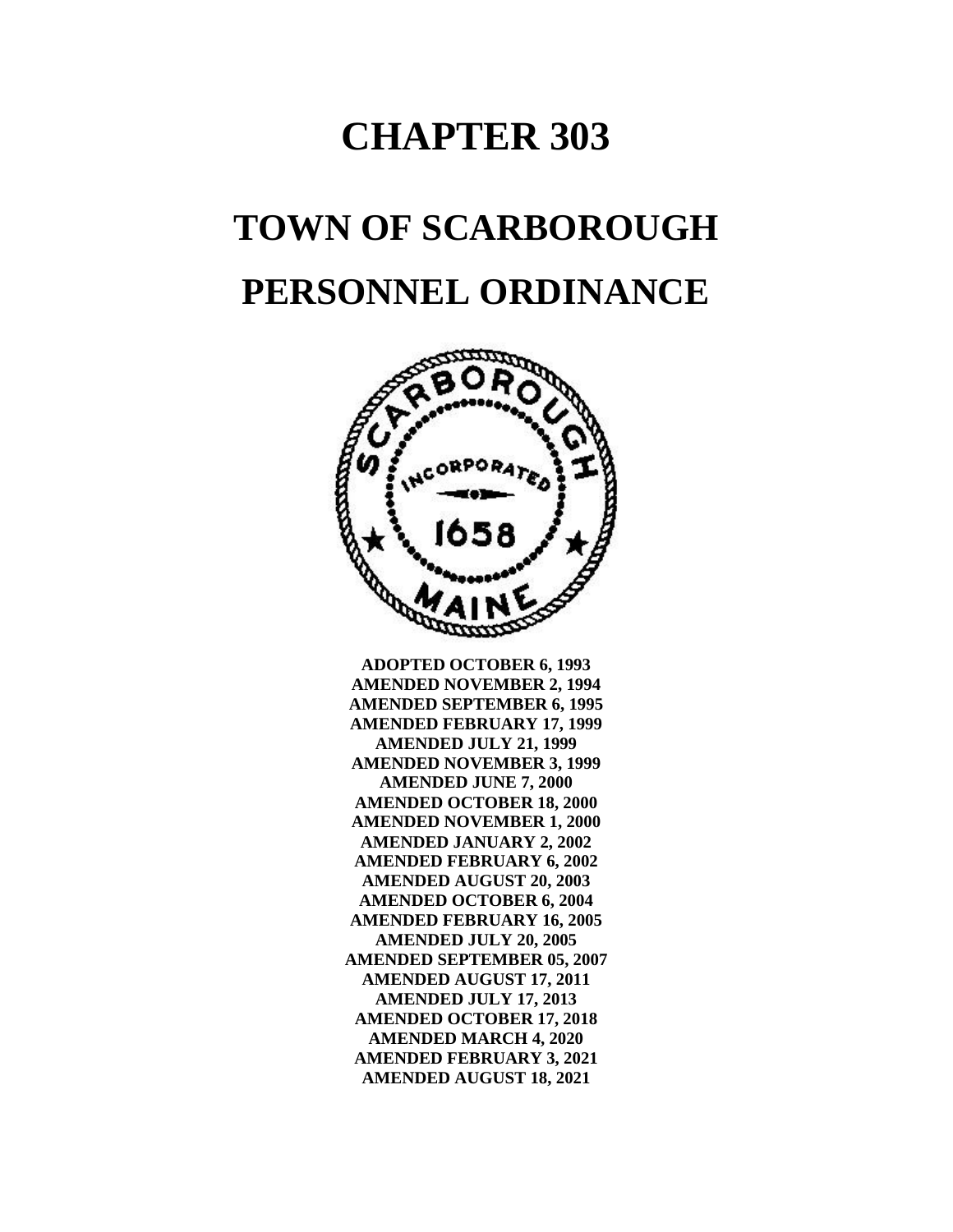| Article I.                   |              |                                                                    |  |  |  |  |
|------------------------------|--------------|--------------------------------------------------------------------|--|--|--|--|
|                              | Section 101. |                                                                    |  |  |  |  |
|                              | Section 102. |                                                                    |  |  |  |  |
|                              | Section 103. |                                                                    |  |  |  |  |
| Article II.                  |              |                                                                    |  |  |  |  |
|                              | Section 201. |                                                                    |  |  |  |  |
|                              | Section 202. |                                                                    |  |  |  |  |
| А.                           |              |                                                                    |  |  |  |  |
| В.                           |              |                                                                    |  |  |  |  |
| C.                           |              |                                                                    |  |  |  |  |
|                              | Section 203. |                                                                    |  |  |  |  |
|                              | Section 204. |                                                                    |  |  |  |  |
|                              | Section 205. |                                                                    |  |  |  |  |
|                              | Section 206. |                                                                    |  |  |  |  |
|                              | Section 207. |                                                                    |  |  |  |  |
|                              | Section 208. |                                                                    |  |  |  |  |
|                              | Section 209. |                                                                    |  |  |  |  |
| А.                           |              |                                                                    |  |  |  |  |
| Β.                           |              |                                                                    |  |  |  |  |
| Article III.                 |              |                                                                    |  |  |  |  |
|                              | Section 301. |                                                                    |  |  |  |  |
|                              | Section 302. |                                                                    |  |  |  |  |
|                              | Section 303. |                                                                    |  |  |  |  |
|                              | Section 304. |                                                                    |  |  |  |  |
|                              | Section 305. |                                                                    |  |  |  |  |
|                              | Section 306. |                                                                    |  |  |  |  |
|                              | Section 307. |                                                                    |  |  |  |  |
|                              | Section 308. |                                                                    |  |  |  |  |
|                              | Section 309. |                                                                    |  |  |  |  |
|                              | Section 310. |                                                                    |  |  |  |  |
|                              | Section 311. |                                                                    |  |  |  |  |
|                              | Section 312. |                                                                    |  |  |  |  |
| А.                           |              |                                                                    |  |  |  |  |
| Β.                           |              | Discrimination, Sexual Harassment and Other Illegal Harassment.  8 |  |  |  |  |
| C.                           |              |                                                                    |  |  |  |  |
| D.                           |              |                                                                    |  |  |  |  |
| Article IV.                  |              |                                                                    |  |  |  |  |
|                              |              |                                                                    |  |  |  |  |
| Section 401.<br>Section 402. |              |                                                                    |  |  |  |  |
|                              |              |                                                                    |  |  |  |  |
|                              | Section 403. |                                                                    |  |  |  |  |
| Article V.                   |              |                                                                    |  |  |  |  |
|                              | Section 501. |                                                                    |  |  |  |  |
|                              | Section 502. |                                                                    |  |  |  |  |
|                              | Section 503. |                                                                    |  |  |  |  |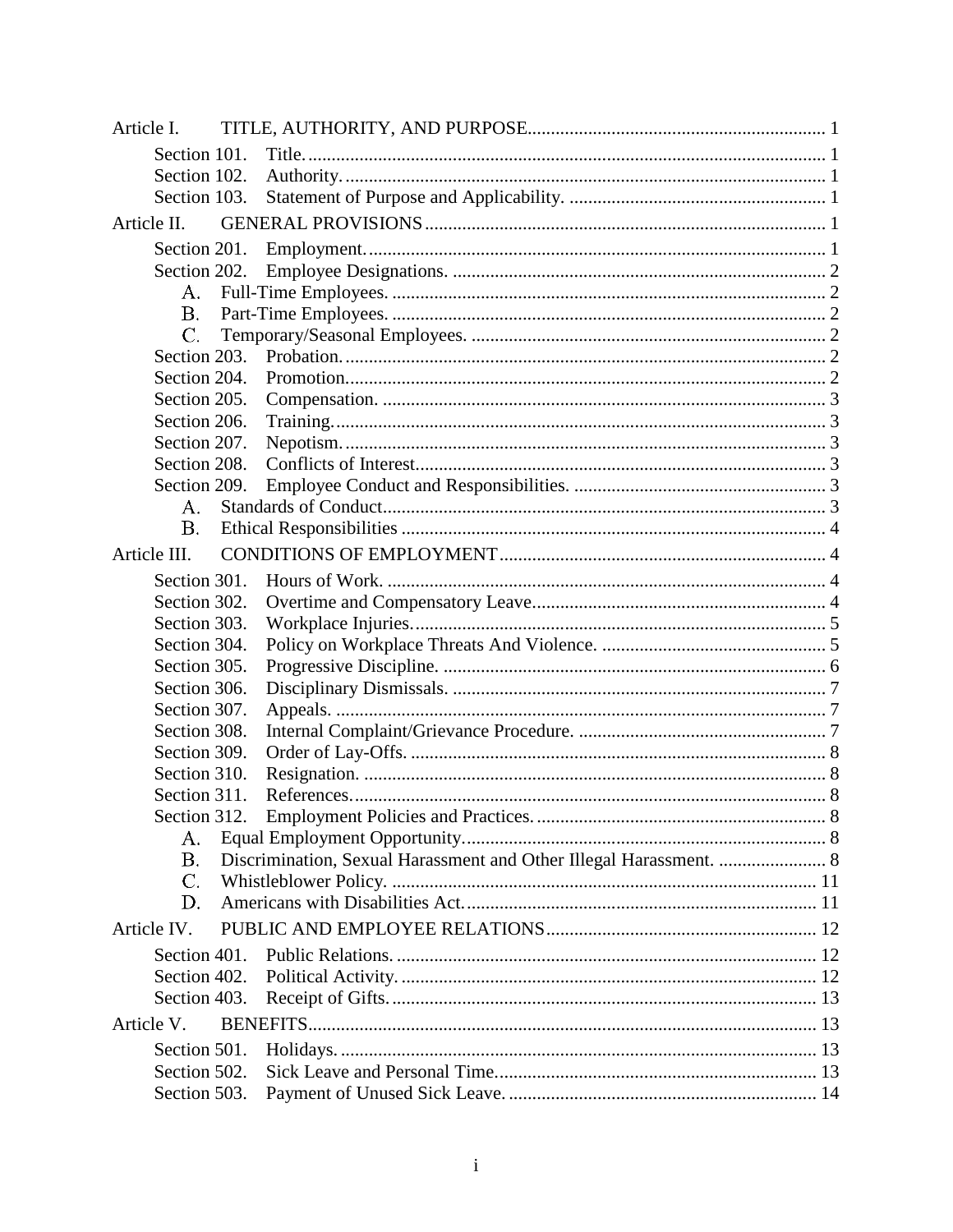| Section 504. |  |
|--------------|--|
| Section 505. |  |
| Section 506. |  |
| Section 507. |  |
| Section 508. |  |
| Section 509. |  |
| Section 510. |  |
| Section 511. |  |
| Section 512. |  |
| Section 513. |  |
| Section 514. |  |
| Section 515. |  |
| Section 516. |  |
| Section 517. |  |
| Section 518. |  |
| Section 519. |  |
| Article VI.  |  |
| Section 601. |  |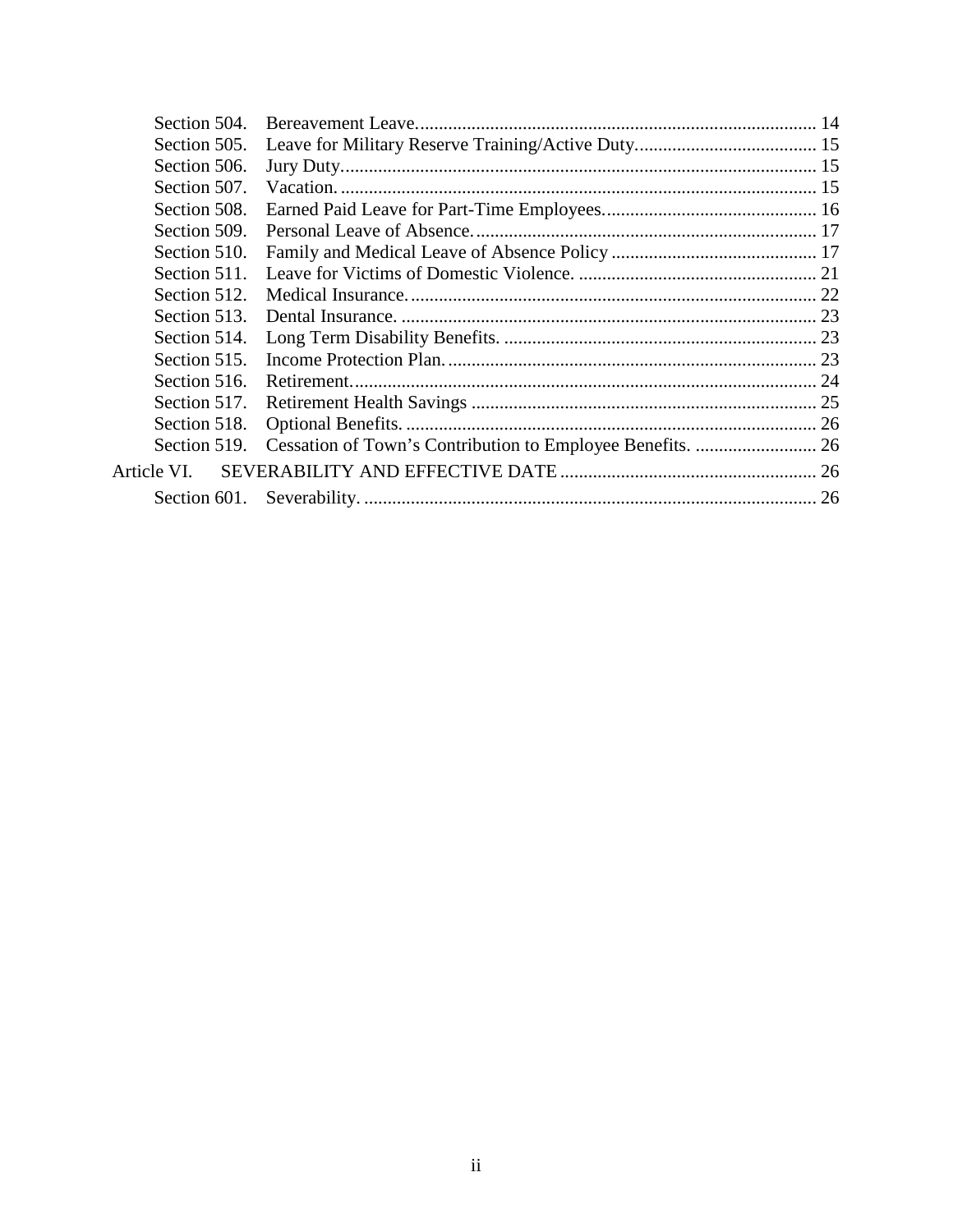### **Article I. TITLE, AUTHORITY, AND PURPOSE**

#### **Section 101. Title**.

This ordinance shall be known as and may be cited as the Personnel Ordinance.

#### **Section 102. Authority.**

This Personnel Ordinance is enacted pursuant to the Town's home rule powers conferred by Article VIII, part second of the Maine Constitution and Title 30-A, §§2001, 2109 and 3001 of the Maine Revised Statutes Annotated.

#### **Section 103. Statement of Purpose and Applicability.**

The purpose of this Personnel Ordinance is to guide the Town Manager and Department Heads in the administration of personnel activities. Presentation of this information to all employees will inform them about their rights as well as their responsibilities while in the employment of the Town of Scarborough. This Ordinance and subsequent modifications shall supersede any policy and rules made previously by the Town Council. This Ordinance does not create a contract. The Town reserves the right to modify the provisions as needed. This Ordinance applies to all fulltime, part-time and temporary/seasonal employees, as defined herein, except school department employees. In instances where employees are subject to a collective bargaining agreement with provisions differing from the Personnel Ordinance, the terms of the collective bargaining agreement shall prevail. Where the Town Manager is subject to an employment agreement with provisions differing from the Personnel Ordinance, the terms of the employment agreement shall prevail. Elected Town officials and appointed members of Scarborough boards and commissions are not considered employees within the scope of this Personnel Ordinance. (amended 09/05/2007) (amended 08/17/2011) (amended 07/17/2013)

### **Article II. GENERAL PROVISIONS**

#### **Section 201. Employment.**

The Town of Scarborough is an equal opportunity employer. All employees and applicants will be provided equal opportunities, and the Town shall make all its employment decisions without regard to religion, age, sex, sexual orientation (including gender identity and expression), race, color, ancestry, national origin, and physical or mental disability, or any other status protected by law. The Town shall employ, without discrimination, the best qualified persons who are available at the salary levels established for Town employment, first preference being given always to citizens of the Town of Scarborough, all factors being equal.

Within the limits of time during which a position must be filled, there shall be as wide a search for qualified candidates as is practicable. The character of this search will vary from position to position, but will consist of an internal posting for Town employees and may include advertising, open competitive examination, contact with state and other employment offices, and contact with special sources of information in each case. It shall be the duty of the Town Manager, or the appointing authority, to seek out the most desirable employees for the Town. (amended 11/02/94) (amended 09/05/2007) (amended 08/17/2011)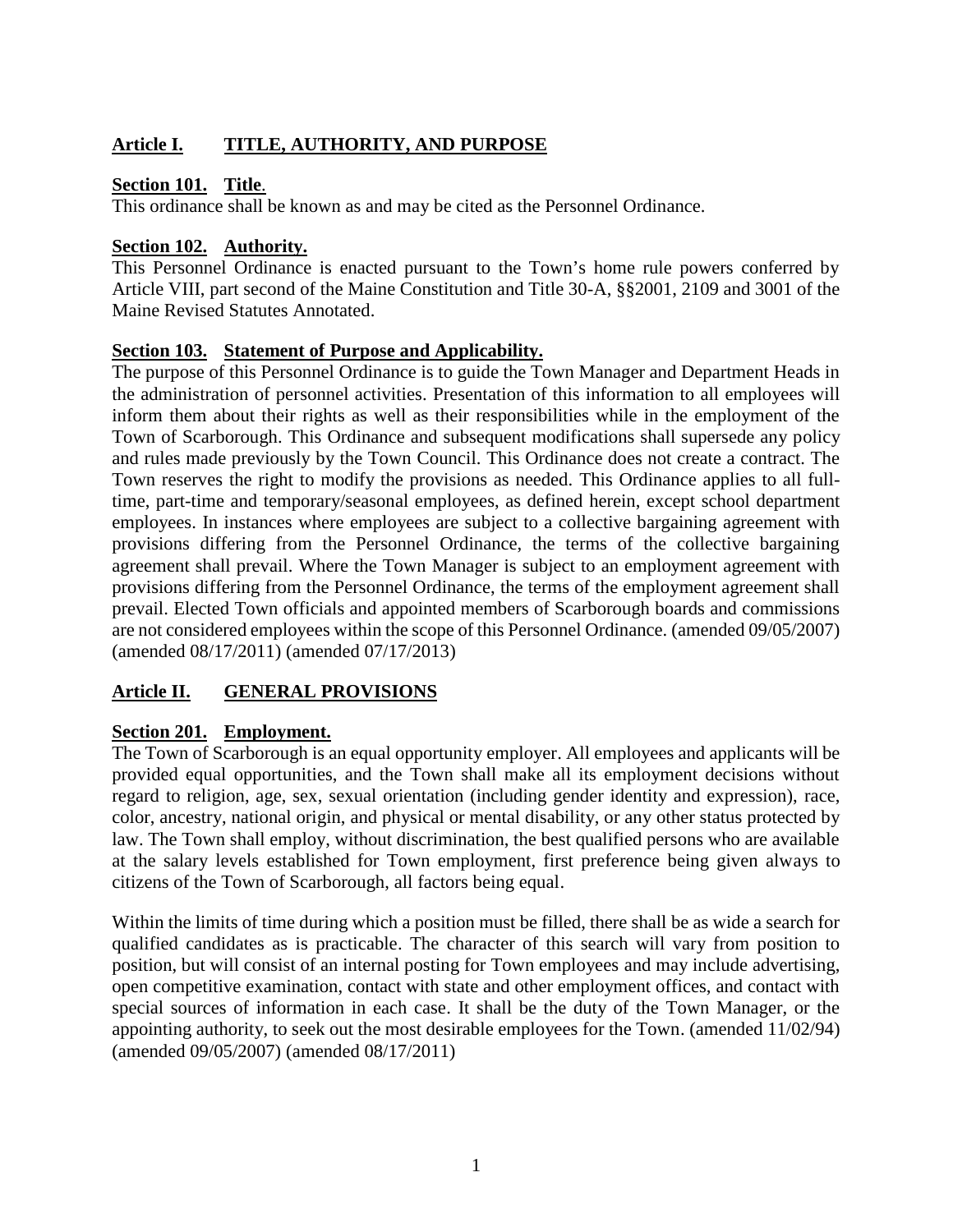Applications for employment shall be filed on forms provided by the Town. Applications will be accepted only for positions for which a vacancy exists. Application forms will usually have to be signed by the applicant to be accepted. (amended 08/17/2011)

### **Section 202. Employee Designations.**

#### **Full-Time Employees.**  $A_{\bullet}$

A full-time employee is one who is scheduled for at least 35 hours per week fifty-two weeks per year and is appointed for a term greater than six months or for an indefinite term.

#### $\mathbf{B}$ . **Part-Time Employees.**

A part-time employee is appointed for a term longer than six months or for an indefinite term, works regularly scheduled hours and is scheduled for less than 35 hours per week. Per diem firefighters, inspectors, and rescue unit personnel employed in the Fire/Rescue Department are part-time employees regardless of the number of hours scheduled or worked per week. (amended 08/17/2011)

#### C. **Temporary/Seasonal Employees.**

A temporary/seasonal employee is one whose appointment is for a specified period of six months or less. Temporary/seasonal employees may work in different capacities throughout a year. Each different capacity is considered a separate appointment. (amended 08/17/2011)

### **Section 203. Probation.**

All full-time and part-time employees are considered probationary for the first 180 days of employment. All Temporary/Seasonal Employees are considered probationary for the first 60 days of employment. Any break in employment lasting longer than two weeks during the probationary period, including but not limited to absence for medical reasons or military leave, shall not be credited towards the probationary period. Every employee must successfully complete the probationary period to continue employment. Probationary employees shall be evaluated by their immediate supervisor prior to the end of the probationary period and will be informed whether they have successfully completed the probationary period no later than by the end of the probationary period. If the probationary employee's conduct and/or work performance is evaluated as unsatisfactory, the Department Head, with the Town Manager's approval, may separate employment during the probationary period. (amended 02/06/02) (amended 09/05/2007) (amended 07/17/2013)

#### **Section 204. Promotion.**

Town employees shall be given the opportunity for advancement in the service. Present employees shall be given first consideration in filling a vacancy, when qualified employees are interested in the vacancy. Employees may be transferred to a new position without a loss in seniority, pay or job grade to a vacant position by a Department Head with the Town Manager's approval or by the Town Manager when filling a position appointed by the Town Manager, with or without posting the position, when the Town Manager determines the action will benefit the Town. Present employees may be given training opportunities to qualify for promotion, but it is recognized that, from time to time, the good of the service will require that a vacancy be filled from outside the service. Such a decision shall be made only after careful review of the qualifications of all Town employees who apply for the position. (amended 11/02/94)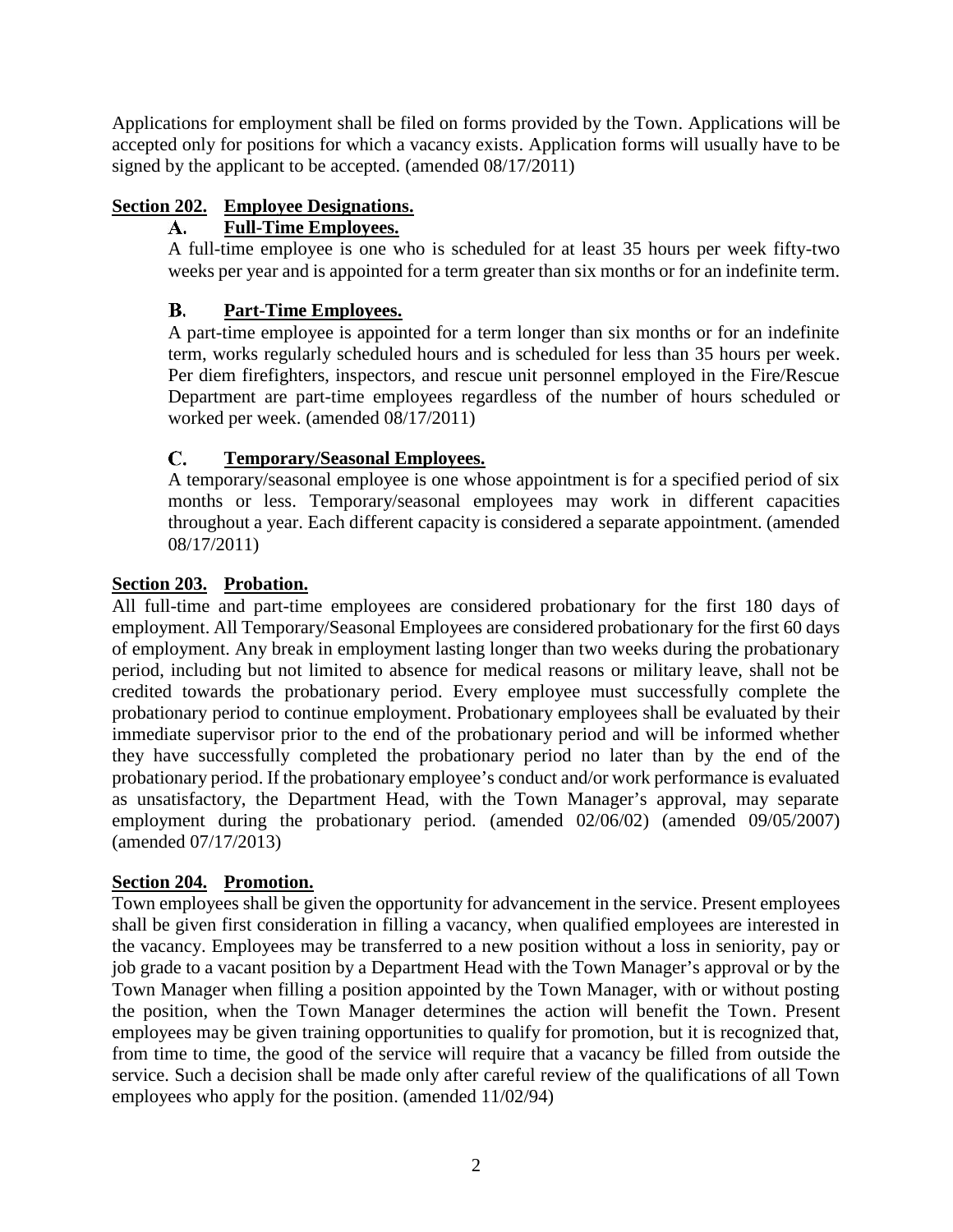#### **Section 205. Compensation.**

To the extent feasible, it is the intent to pay Town employees a basis that is commensurate with salaries and wages for comparable public and private work in the area in order to attract and retain well-qualified employees.

#### **Section 206. Training.**

Both the Town and its employees profit from the provision of educational training opportunities at reasonable expense to the Town. Training programs shall be designed to improve the quality of performance and bring about more efficient or more economical operation. Employees will have to receive approval for training programs in advance from the Town Manager or Department Head, if attendance during normal working hours or reimbursement of tuition and/or expenses is expected.

#### **Section 207. Nepotism.**

Employees who are members of the same family (as defined in Bereavement Policy Section 504) may not occupy a position of influence over each other's employment, promotion, transfer, salary administration or other related management decisions. Employees must disclose to the Town Manager any employment relationship that may cause a potential conflict of interest. (amended 07/17/2013)

#### **Section 208. Conflicts of Interest.**

A conflict of interest exists when an employee's personal relationship or financial interest influences the employee's responsibility to act in the best interest of the Town. A conflict of interest may make it difficult for an employee to perform his or her work objectively and effectively and in the best interest of the Town. Employees must disclose and discuss any potential conflict with the Town Manager.

- (1) Internal Relationships: An employee must remain objective when influencing or making decisions regarding the hiring, placement, supervision, promotion, evaluation, or pay of any employee.
- (2) Business Transactions: Business transactions must be entered into for the interest and benefit of the Town. Employees may not use such transactions to individually benefit or financially benefit anyone in their family or household. (amended 07/17/2013)

#### **Section 209. Employee Conduct and Responsibilities.**

The intent of these standards and responsibilities is to provide direction and guidance to employees regarding appropriate and acceptable professional behavior. This is not an exhaustive list and the Town reserves the right to determine and define unacceptable conduct on a case-by-case basis.

#### **Standards of Conduct** А.

Employees shall:

- (1) Exhibit professional and respectful conduct.
- (2) Be citizen-focused in all contacts and dealings.
- (3) Assume responsibility for actions and decisions.
- (4) Comply with all laws, regulations, policies and procedures that govern Town activities. If there is a question of applicability, it is the employee's responsibility to seek guidance.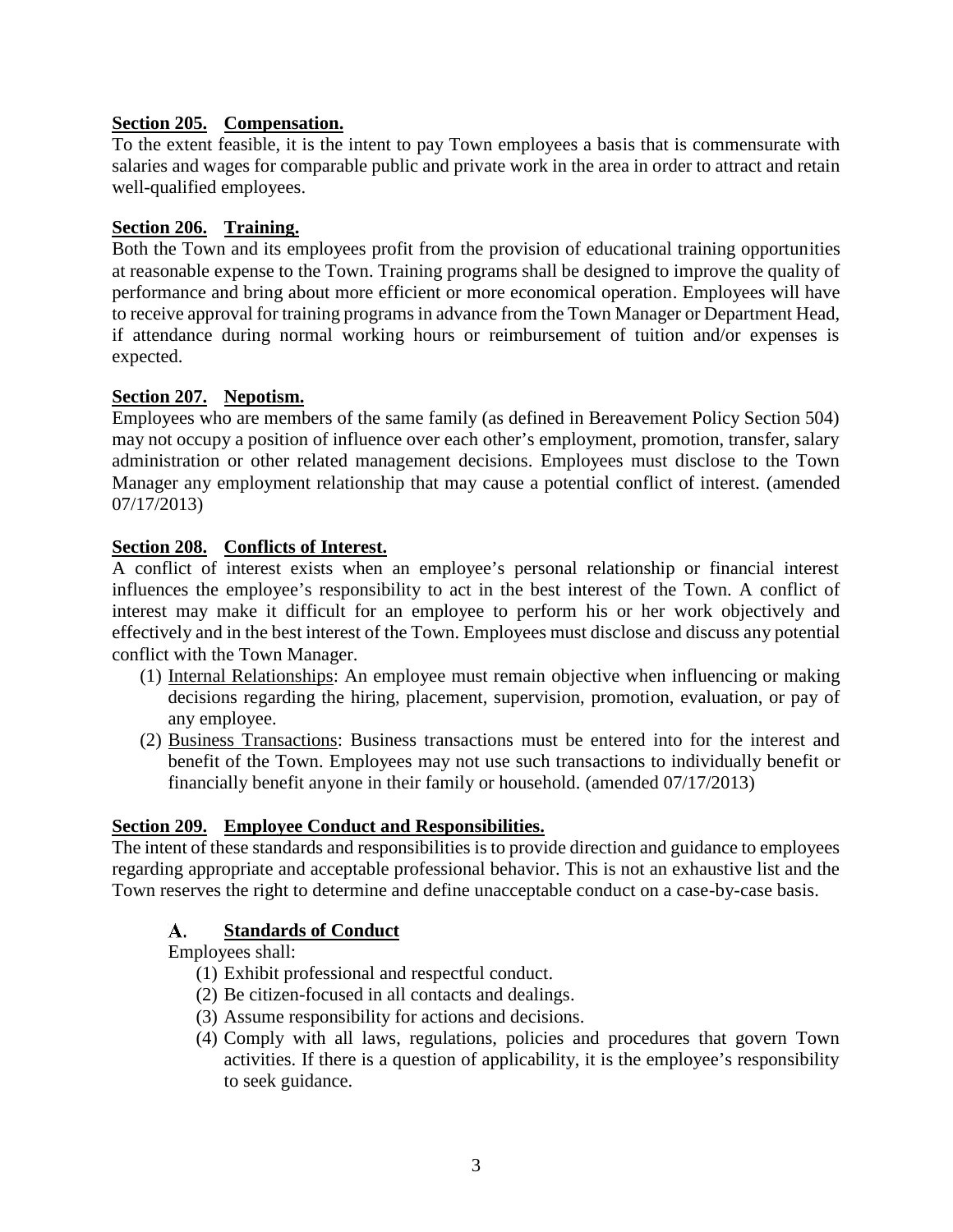- (5) Participate in training and development; secure and maintain licenses and certifications as required for individual positions.
- (6) Follow direction and accept guidance from managers.
- (7) Refrain from all types of harassment, abusive behavior and unlawful activities.
- (8) Report, on a timely basis, observations and/or information regarding any activity that calls the integrity of the Town into question. (amended 07/17/2013)

#### В. **Ethical Responsibilities**

Employees will exhibit the highest standards of ethical conduct. The Town expects the communication of any concerns related to the lawful and ethical conduct of Town business. Employees with knowledge of Ordinance violations are expected to share their concerns with any supervisor or the Town Manager. Employees may report violations without fear of retaliation.

Employees shall:

- (1) Conduct themselves with the highest principles of honesty and integrity.
- (2) Ensure and maintain accurate and reliable financial records.
- (3) Avoid impropriety and the appearance of impropriety.
- (4) Not make, recommend or cause any action known or believed to be in violation of any law, regulation or organizational policy.
- (5) Not use their position of employment to inappropriately force, induce, coerce, harass, or intimidate any employee or citizen. (amended  $07/17/2013$ )

#### **Article III. CONDITIONS OF EMPLOYMENT**

#### **Section 301. Hours of Work.**

It is necessary, owing to the variations in the different services provided by the Town, that there be variations in the hours of work per week in positions of the same class in different departments. Normal working hours for each department shall be established by the Town Manager.

#### **Section 302. Overtime and Compensatory Leave.**

Non-exempt, hourly employees generally will be compensated for overtime work at the rate of one and one-half times the established hourly rate for hours worked in excess of forty hours in a work week, except that the normal work week for employees in the Fire/Rescue Department shall be established by the Fire Chief subject to the approval of the Town Manager. For purposes of this section, hours worked shall include holiday, sick leave, vacation and bereavement. Hours worked on Christmas Day (12:00 a.m. to 12:00 mid-night December 25) and/or additional hours and holidays as designated by the Town Manager, shall be paid at the rate of one and one-half (1  $\frac{1}{2}$ ) times the base hourly rate. (amended 03/04/2020)

The Town may offer employees compensatory leave on the basis of one and one-half hours of compensatory leave per overtime hour worked if the employee elects in writing to receive compensatory leave rather than overtime in advance of working the excess hours. Employees may not accrue compensatory leave exceeding departmental limits established by the Department Head and the Town Manager; therefore, employees whose accrued compensatory leave is at or near the established maximum will not be offered the option of compensatory leave. Upon termination of employment, employees will be paid for unused compensatory time at the average regular rate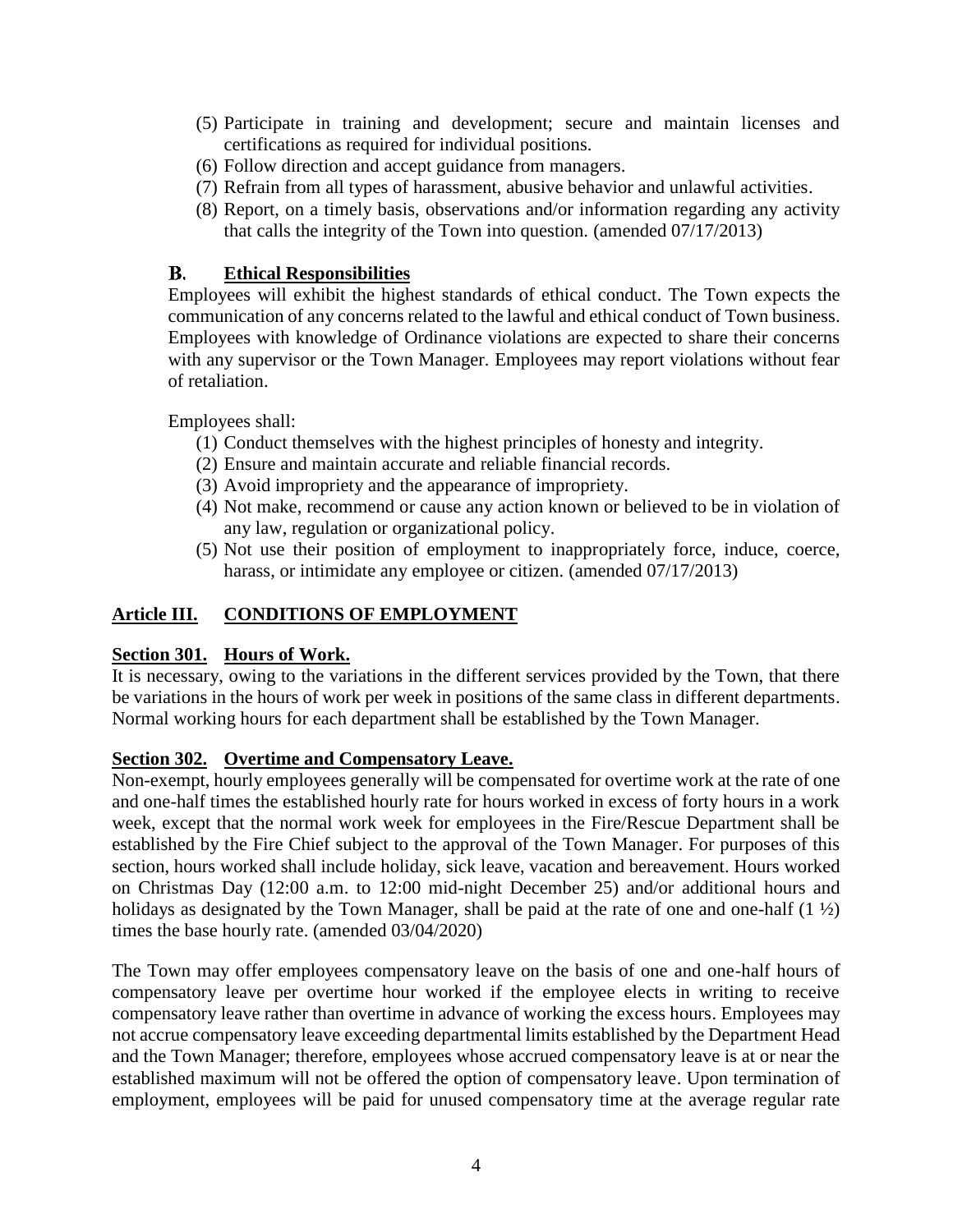paid during the last three years of employment or the final regular rate paid during employment, whichever is higher.

Exempt, salaried positions (usually professional, managerial or supervisory positions) are compensated on the basis of job responsibility, not hours worked, and it is the responsibility of the person filling the position to accomplish the assigned responsibilities in a timely manner. The Town Manager shall establish a uniform and consistent compensatory time policy for exempt, salaried employees, which policy shall allow compensatory time off at a time convenient for the Town when a Department Head's duties require the employee to work in excess of 50 hours per week or when an exempt manager's/supervisor's duties require the employee to work in excess of 45 hours per week. Compensatory time may not be accumulated in excess of 50 hours. (amended 2/17/99) (amended 09/05/2007) (amended 08/17/2011) (amended 07/17/2013) Attendance at Work.

Employees shall be at their respective places of work in accordance with Town or departmental regulations pertaining to normal hours of work. All Department Heads shall keep daily attendance records and furnish to the Town Manager periodic reports upon request. In the event of necessary absence because of illness or any other cause, it is the responsibility of employees to see that their Department Head is advised of the reason for absence as soon as possible and at least before the time that the employee is expected to report to work.

Absences from work for any reason for a cumulative period of six months in the period of one year will form the basis for termination of employment except as otherwise provided by law. (amended 09/05/2007)

#### **Section 303. Workplace Injuries.**

The Town of Scarborough provides Workers' Compensation Insurance coverage for all employees.

An employee who sustains a personal injury or compensable illness arising out of and in the course of his/her employment with the Town shall be paid during the first four weeks of incapacity to work resulting from the injury an amount sufficient, when added to the weekly payment of Workers' Compensation, to equal his/her regular salary or normal wage (the "supplemental payment"). To avoid gaps in employee income while supplemental payments are being made, the Town may continue to pay an employee's normal wage or regular salary if the employee agrees, in writing, to turn over Workers' Compensation payments to the Town upon receipt. No supplemental payments shall be made if, in the opinion of the Department Head and Town Manager, the accident occurred as a result of intoxication, willfulness, the violation of rules and regulations on the part of the employee, or while the employee is in the employ of any other person, firm or corporation. Supplemental payments shall not be continued beyond four weeks except upon written authorization of the Town Manager. (amended 09/05/2007)

#### **Section 304. Policy on Workplace Threats And Violence.**

The safety and security of employees of the Town of Scarborough, and also the public who conducts business in the various municipal buildings, is of paramount importance to the Town. Therefore, threats, threatening behavior or acts of violence against or by employees, visitors, guests or other individuals on Town property will not be tolerated. Violations of this policy may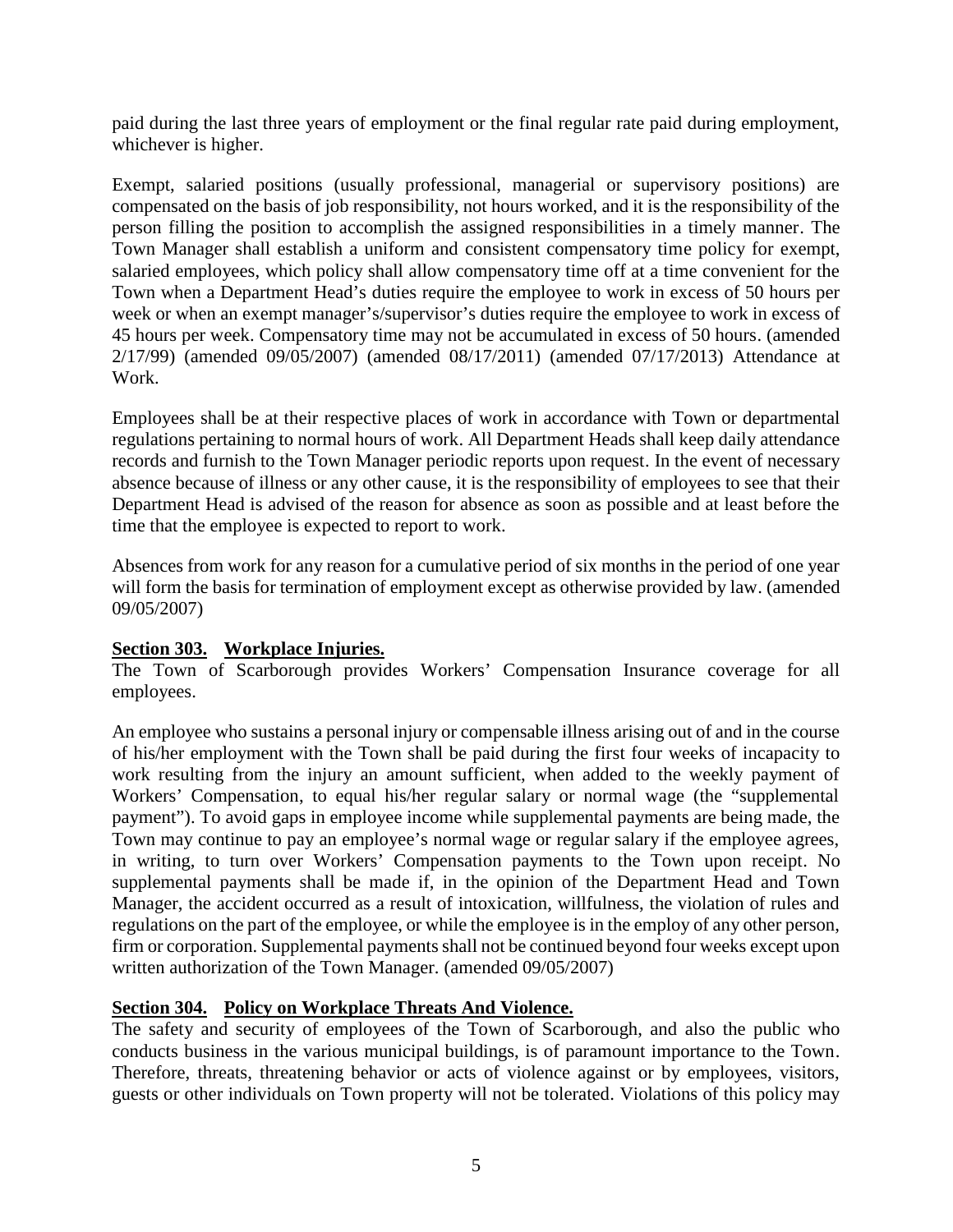lead to disciplinary action of employees, which may include dismissal and may lead to arrest and prosecution of employees or others.

Any person who makes threats, exhibits threatening behavior or engages in violent acts on Town property will be removed from the premises as quickly as safety permits. The Town will initiate any actions necessary to ensure that employees and the public are safe on Town property.

All Town personnel are responsible for notifying the Town representative designated below of any threats that they have witnessed, received or have been told that another person has witnessed or received. Even without an actual threat, personnel should also report any behavior they have witnessed that they regard as threatening or violent when that behavior is job-related or might be carried out on a Town-owned site, or is connected to Town employment. Employees are responsible for making this report regardless of the relationship between the individual who initiated the threat or threatening behavior and the person or persons who were threatened or were the focus of the threatening behavior. If the designated Town representative is not available, personnel should report the threat to their supervisor or the Town Manager.

All individuals who apply for or obtain a protective or restraining order which lists any Town location as being a protected area must provide to the designated Town representative a copy of the petition and declarations used to seek the order, a copy of any temporary protective or restraining order which is granted, and a copy of any protective or restraining order which is made permanent.

The Town of Scarborough understands the sensitivity of information regarding threats or threatening behavior and will recognize and respect the privacy of the reporting employee(s) or citizen(s) to the extent permitted by law.

The designated Town representative is the Director of Human Resources (730-4026). (amended June 7, 2000)

#### **Section 305. Progressive Discipline.**

The Town has a policy of progressive discipline of employees, which means that repeated instances of poor job performance or misconduct, or violations of Town policies and procedures, will be documented and subject to progressively more severe sanctions, which may include oral or written warnings, counseling, suspension with or without pay, demotion or termination. Progressive discipline does not mean that the initial disciplinary response to unsatisfactory job performance or misconduct will always be the same. Serious job performance problems or misconduct such as, but not limited to, dishonesty, violence or theft, harassment, alcohol or illegal drug use may result in more severe disciplinary sanctions, up to and including dismissal, even on the first occurrence. (amended 08/17/2011) (amended 07/17/2013)

When in the judgment of the appointing authority, whether a Department Head or the Town Manager, an employee's work performance or conduct justifies disciplinary action, the employee may be disciplined. Consideration shall be given to the severity of the performance problem or misconduct and prior disciplinary sanctions, if any, against the employee prior to imposing any discipline. Repeated misconduct or continuing performance problems may be considered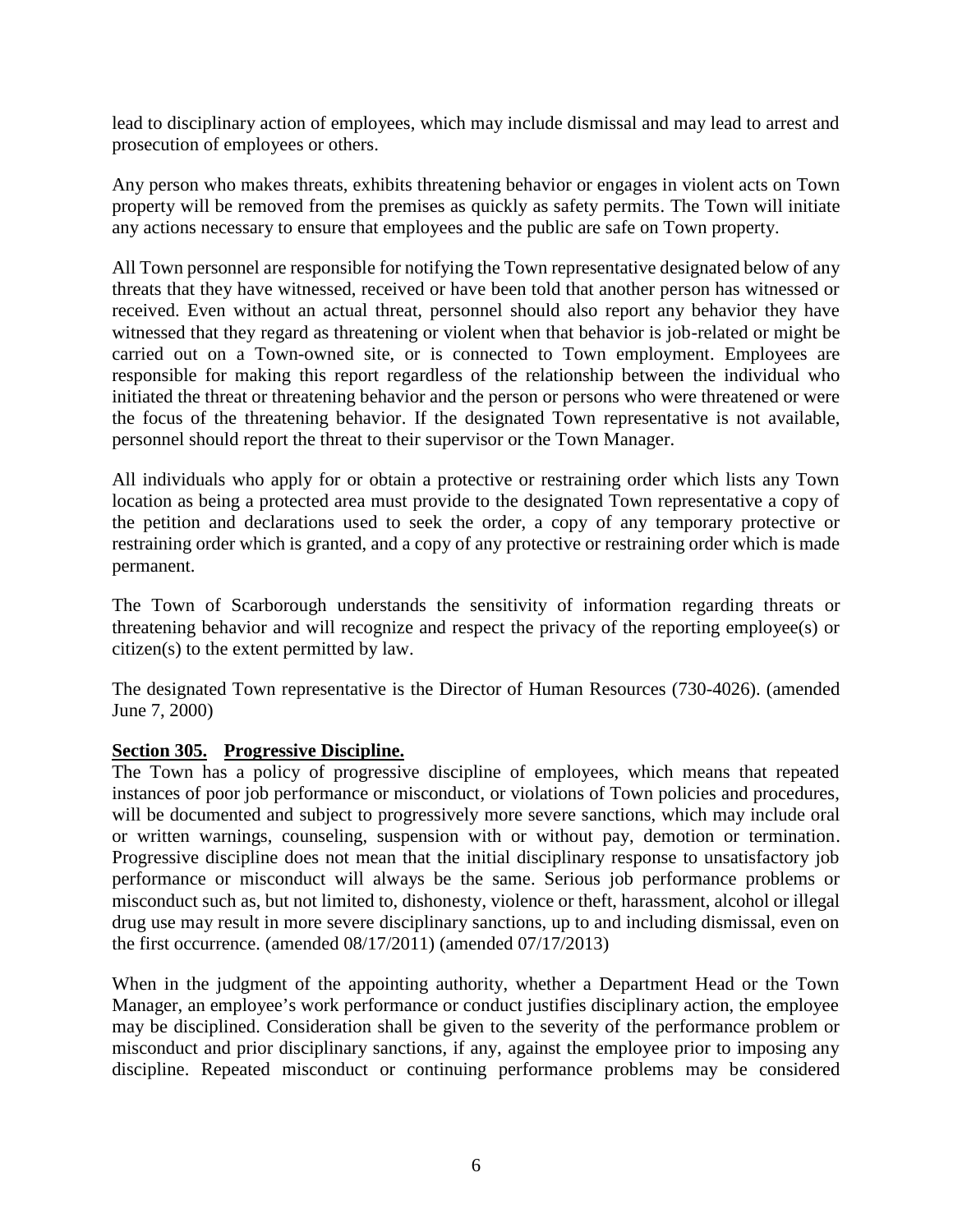cumulative, and subject to progressively more severe discipline, even if the conduct or performance problems vary in nature or severity.

Except in cases of emergency, no employee may be suspended by a Department Head until the Town Manager ratifies the decision. No employee shall be suspended for more than three days without first being given an opportunity to discuss the incident or incidents underlying the suspension with either the Town Manager or Department Head, whoever initiated the suspension.

#### **Section 306. Disciplinary Dismissals.**

An employee may be dismissed for cause whenever in the judgment of the appointing authority the employee's work or misconduct so warrants, subject to the appeals provisions set forth in §1003 of the Scarborough Town Charter and Section 308 of the Personnel Ordinance. Prior to making a final decision to demote or dismiss an employee, the Department Head or Town Manager (whoever is the appointing authority) shall inform the affected employee of the action under consideration, along with the reasons therefore, and shall provide the employee an opportunity for an informal meeting to discuss the employee's version of the events and circumstances at issue. Prior discussion with the employee is not required when in the judgment of the Department Head or Town Manager the employee's conduct or job performance creates an immediate threat of injury to the employee, any other Town employee, or members of the public, provided that the employee shall be treated as suspended with pay until such time as an opportunity for an informal meeting is offered. Removal of an employee appointed by a Department Head shall be subject to ratification by the Town Manager and removal of an employee appointed by the Town Manager shall be subject to ratification by the Town Council. (amended 07/17/2013)

#### **Section 307. Appeals.**

Any employee who has been removed for disciplinary reasons or suspended without pay may appeal to the Town Manager, provided that an appeal must be made in writing within 10 business days of the decision. Upon request, the Human Resources Director or Department Head will assist any employee who needs such assistance to file a written appeal. The Town Manager shall give a written reply within 5 business days. (amended  $07/17/2013$ )

Any employee who has been removed for disciplinary reasons or suspended without pay may appeal to the Personnel Appeals Board, provided that an appeal must be filed in writing with the Town Manager within 10 business days of the decision or of ratification by the Town Manager or the Town Council, if ratification of the removal or suspension is required by the Scarborough Town Charter. Upon request, the Human Resources Director or Department Head will assist any employee who needs such assistance to file a written appeal. This Paragraph shall not apply to contractual employees covered by a grievance procedure, probationary employees, lay-offs and reductions in force, whether by elimination of positions or separation of employees, or other terminations or suspensions not attributable to cause. (amended 09/05/2007) (amended 07/17/2013)

#### **Section 308. Internal Complaint/Grievance Procedure.**

Any employee aggrieved because of some condition of his/her employment other than disciplinary actions subject to sections 306 and 307 hereof or lay-offs subject to section 310 hereof shall have the right, and shall be expected, to appeal to his/her immediate supervisor or Department Head. The grievance must be made in writing to the employee's immediate supervisor or Department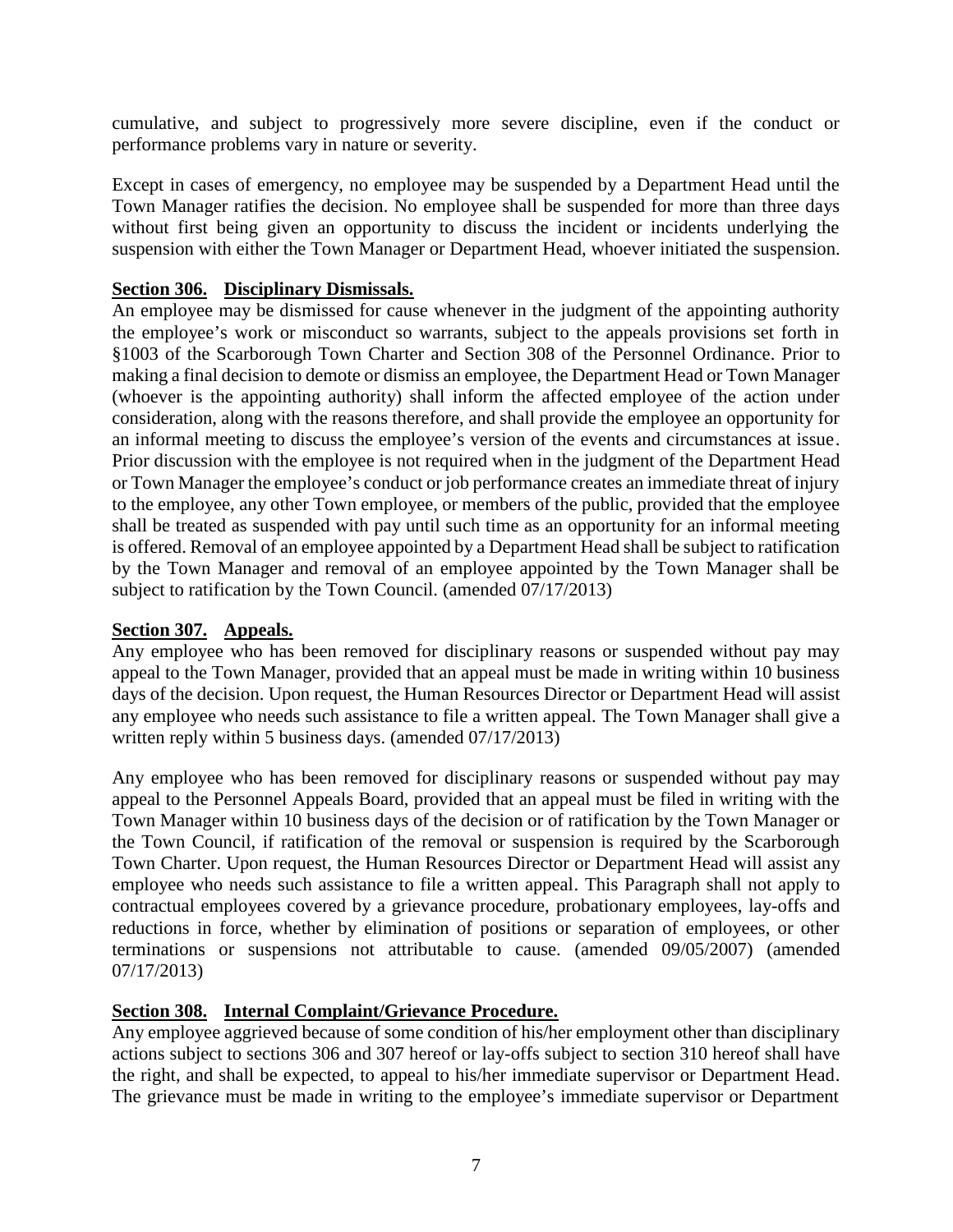Head within five (5) working days from the incident. The Department Head shall make an effort to settle the grievance within three days after the presentation.

If a satisfactory settlement cannot be reached, the employee may appeal within five (5) working days of the Department Head's decision to the Town Manager, who may require the grievance to be submitted in writing. The Manager shall give a written reply within one week. The decision of the Manager shall be final unless the grievance involves a policy matter, which must be determined by the Town Council. (amended 09/05/2007)

#### **Section 309. Order of Lay-Offs.**

Any employee may be laid off whenever it is necessary because of a shortage of funds, lack of work, or related reasons, which do not reflect discredit upon the employee. Lay-offs shall be on the basis of seniority in each classification within each department, so far as possible.

Temporary/seasonal employees may be laid off at any time by the Department Head without consideration of seniority. (amended 08/17/2011)

### **Section 310. Resignation.**

All employees resigning from Town employment shall give a written two-week notice. Department Heads shall give a written four-week notice.

### **Section 311. References.**

The Town of Scarborough's reference policy is to provide potential future employers only with the Town employee's date of hire, date of resignation or termination and terms of employment unless other disclosure is authorized in writing by the employee.

#### **Section 312. Employment Policies and Practices.**

These policies and practices are generally matters of state and federal law. This Section may not contain an exhaustive list of all Town policies and practices. Additional administrative policies, practices, and procedures may be distributed as supplemental employment guidelines.

#### А. **Equal Employment Opportunity.**

Any employee of the Town of Scarborough who believes that he or she has been discriminated against in employment in any way (including harassment or the denial of any employment benefits) on the basis of race, color, religion, national origin, ancestry, age, sex, sexual orientation (including gender identity or expression), physical or mental disability, or any other status protected by law, should follow the complaint procedure outlined below in the Sexual Harassment Policy. The Town of Scarborough takes allegations of discriminatory treatment very seriously. The Town of Scarborough will investigate every allegation of discrimination promptly and take whatever action is necessary to stop unlawful discrimination and remedy any effects of unlawful discrimination. (amended July 20, 2005) (amended 09/05/2007)

#### **B. Discrimination, Sexual Harassment and Other Illegal Harassment.**

It is the policy of the Town to prohibit all forms of unlawful discrimination and harassment, including sexual harassment. Any employee who engages in discrimination or harassment based upon race, color, sex, sexual orientation, physical or mental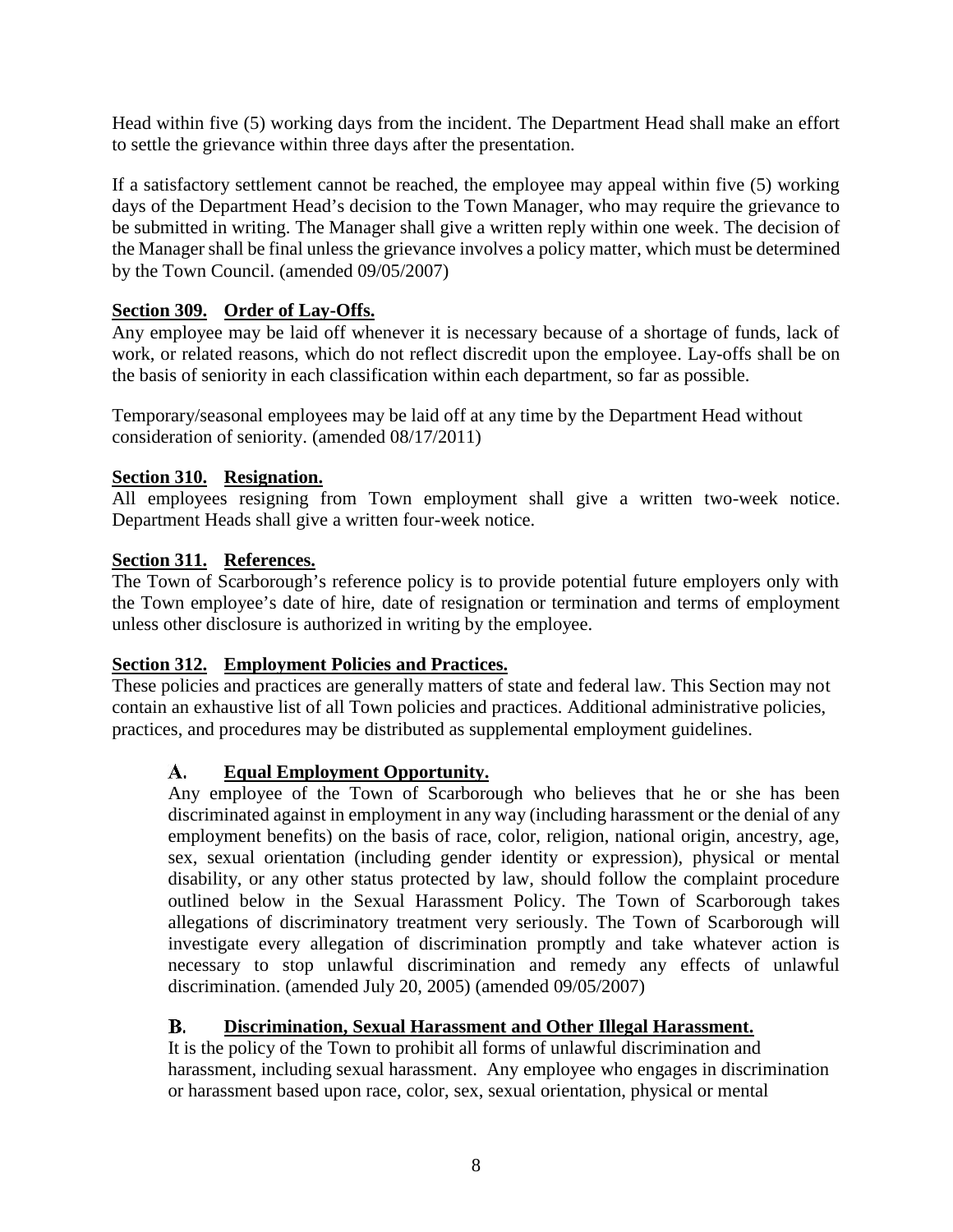disability, religion, ancestry, national origin, age, pregnancy status, status as a veteran, status as a whistleblower, or any other status protected by law will be subject to disciplinary action, up to and including termination of employment.

### **(1) Definition of Discrimination**

Discrimination is defined as the less favorable treatment of an employee as compared to other employees based on illegal or inappropriate criteria, usually because of prejudice about race, ethnicity, age, disability, religion or gender. This may include, but is not limited to bias, favoritism, unfairness, bigotry, and intolerance. (amended 07/17/2013)

### **(2) Definition of Sexual Harassment and Other Illegal Harassment**

Sexual harassment is one form of discrimination that undermines the integrity of the employment relationship, is degrading, detrimental to productivity, and illegal. Sexual harassment is defined as the attempt to control, influence or affect the career, salary or job of an individual in exchange for sexual favors; or the creation of an intimidating, hostile or offensive working environment based on unsolicited and unwelcome sexual conduct, either verbal or physical. Unwelcome sexual advances, requests for sexual favors, and other verbal or physical conduct of a sexual nature constitute sexual harassment when (amended 09/05/2007) (amended 07/17/2013):

- a. Submission to such conduct is made either explicitly or implicitly a term or condition of an individual's employment.
- b. Submission to, or rejection of, such conduct by an individual is used as the basis for employment decisions affecting such individual; or
- c. Such conduct has the purpose or effect of substantially interfering with an individual's work performance or creating an intimidating, hostile or offensive working environment.

Other illegal harassment is defined as unwelcome conduct, whether it is intended or not, that disrupts or interferes with another's work performance by creating a workplace that is hostile, offensive, intimidating or humiliating either directly to the victim or indirectly to other Town employees. Note that a workplace environment that is hostile, offensive, intimidating or humiliating may be created by a single severe event or action or a pattern of behavior involving numerous less severe events or actions. Harassment may include, but is not limited to:

- a. Conduct that denigrates or shows hostility or aversion toward an individual because of race, ethnicity, age, disability, religion, marital and family status, or gender.
- b. Bullying and other harassment: Physical or verbal abuse, exclusion or isolation of an employee, withholding information, deliberate inconveniencing, intentional embarrassment, teasing, mocking, insults, threats, etc.
- c. Sexual harassment: Unwelcome sexual advances, requests for sexual favors, comments, physical conduct, derogatory information, jokes, obscene language, insinuations, etc. (amended 07/17/2013)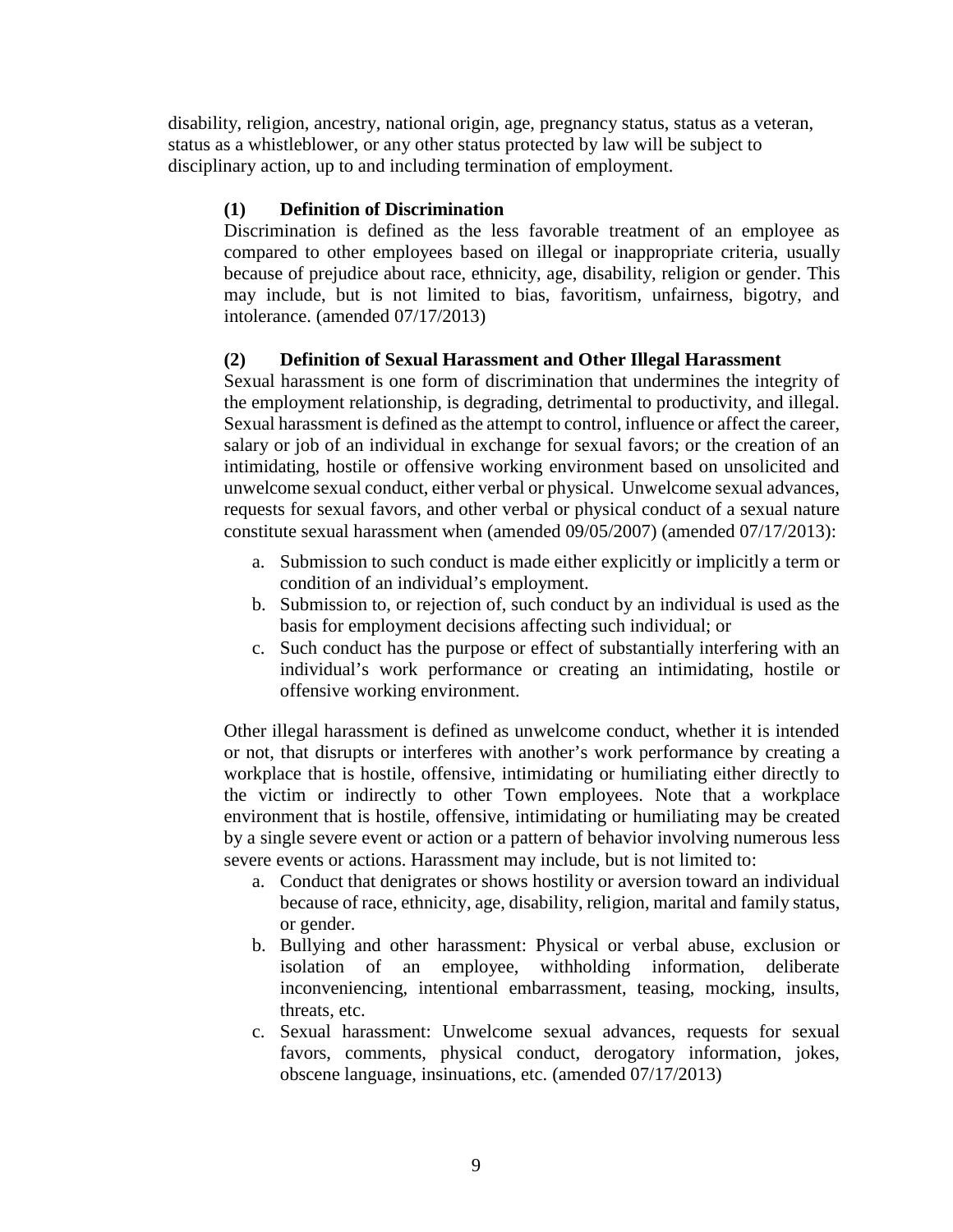#### **(3) Description of Sexual Harassment**

The following type of conduct is considered to be sexual harassment and is not permitted:

- a. Physical assaults of a sexual nature such as:
	- i. Rape, sexual battery, molestation or attempts to commit these assaults; and
	- ii. Intentional physical conduct which is sexual in nature such as touching, pinching, patting, grabbing, brushing against another employee's body or poking another employee's body.
- b. Unwanted sexual advances, propositions or other sexual comments such as:
	- i. Sexually-oriented gestures, noises, remarks, jokes or comments about a person's sexuality or sexual experience directed at, or made in the presence of, any employee who indicates, or has indicated, in any way that such conduct in his or her presence is unwelcome;
	- ii. Preferential treatment, or promise of preferential treatment, to an employee for submitting to sexual conduct including soliciting, or attempting to solicit, any employee to engage in sexual activity for compensation or reward; and
	- iii. Subjecting, or threats or subjecting, an employee to unwelcome sexual attention or conduct or intentionally making performance of that employee's job more difficult because of that employee's sex.
- c. Sexual discriminatory displays or publications anywhere in the Town by employees such as:
	- i. Displaying pictures, posters, calendars, graffiti, objects, promotional materials, reading materials or other materials that are sexually suggestive, sexually demeaning or pornographic, or bringing into the work environment or possessing any such material to read, display or view at work;
	- ii. Reading, or otherwise publicizing, in the work environment materials that are in any way sexually revealing, sexually suggestive, sexually demeaning or pornographic; and
	- iii. Displaying signs or other materials purporting to segregate an employee by sex in any area of the workplace (other than restrooms and similar semi-private lockers/changing rooms).

#### **(4) Internal Complaint Procedure**

Harassment, discrimination or intimidation of any kind in the workplace, or retaliation for reporting any such behavior, whether committed by employees, supervisors, customers, vendors, or any third parties, is not sanctioned or tolerated. If an employee has a complaint of discriminatory treatment, harassment, or intimidation based upon race, color, sex, sexual orientation, physical or mental disability, religion, ancestry, national origin, age, pregnancy status, status as a veteran, status as a whistleblower, or any other status protected by law, or if an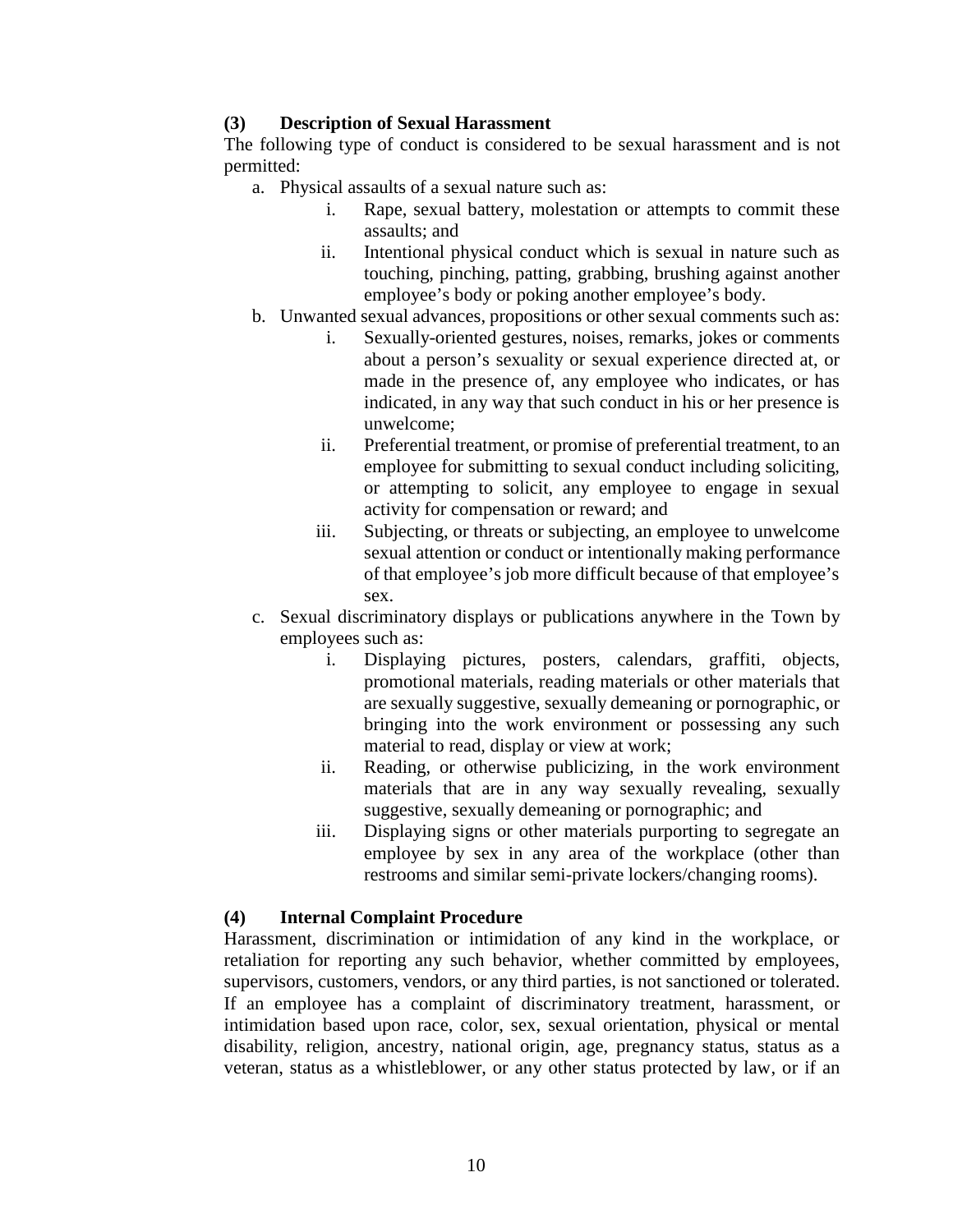employee becomes aware of actual or potential discrimination or harassment, he/she should bring it to the Town's attention immediately.

There are three ways an employee can make a complaint or report of harassment or discrimination: 1) bring it to the attention of a supervisor; 2) bypass the supervisor and address the concerns directly with Human Resources; or 3) report harassment directly to the **HUMAN RESOURCES DIRECTOR or TOWN MANAGER**

All complaints or reports will be investigated promptly, thoroughly and fairly. Each employee alleging harassment, discrimination, or intimidation will be requested, but not required, to put his or her complaint in writing. All information will be held in confidence and will be discussed only with those who have a need to know in order to either investigate or resolve the complaint. Any employee who is determined, after investigation, to have engaged in unlawful discrimination or harassment will be subject to appropriate disciplinary action, up to and including termination.

Employees also have the right to contact the Maine Human Rights Commission, Augusta, Maine at (207) 624-6290 and/or file a complaint with the United States Equal Employment Opportunity Commission. It is not required that any of the above procedures be utilized first or in any particular sequence, nor is it required that any procedure be exhausted before the other is used. (amended 07/17/2013)

#### **(5) Protection Against Retaliation for Complaining About Harassment**

Under the law, employees may not be punished or penalized in any way for reporting, complaining about, or filing a claim concerning unlawful harassment or discrimination, or for cooperating with or testifying in any proceeding brought by anyone else. If an employee feels that he/she has been retaliated against for opposing or reporting what he/she reasonably believes to be unlawful harassment, please follow the same Internal Complaint Procedure set forth above. The Town will not tolerate any act of unlawful retaliation against employees who have reported, complained about, or filed a complaint of unlawful harassment.

#### C. **Whistleblower Policy.**

Any employee who believes that he or she is aware of a violation of any state or federal law or regulation in the workplace or any condition or practice that would put any person's health or safety at risk is required to immediately report the circumstances to the Human Resources Director or to the Town Manager. The employee will be requested to put the report in writing. The Town will investigate the report promptly and act promptly to take any necessary remedial action. No employee will be penalized for making a report in good faith. (amended 09/05/2007)

#### **Americans with Disabilities Act.** D.

In accordance with the Rehabilitation Act of 1973, the Americans with Disabilities Act of 1990, and the Maine Human Rights Act, Title 5 M.R.S.A. §4551, *et seq.,* the Town of Scarborough will not discriminate against qualified individuals with a disability because of the disability in regard to job application procedures, hiring, advancement or discharge,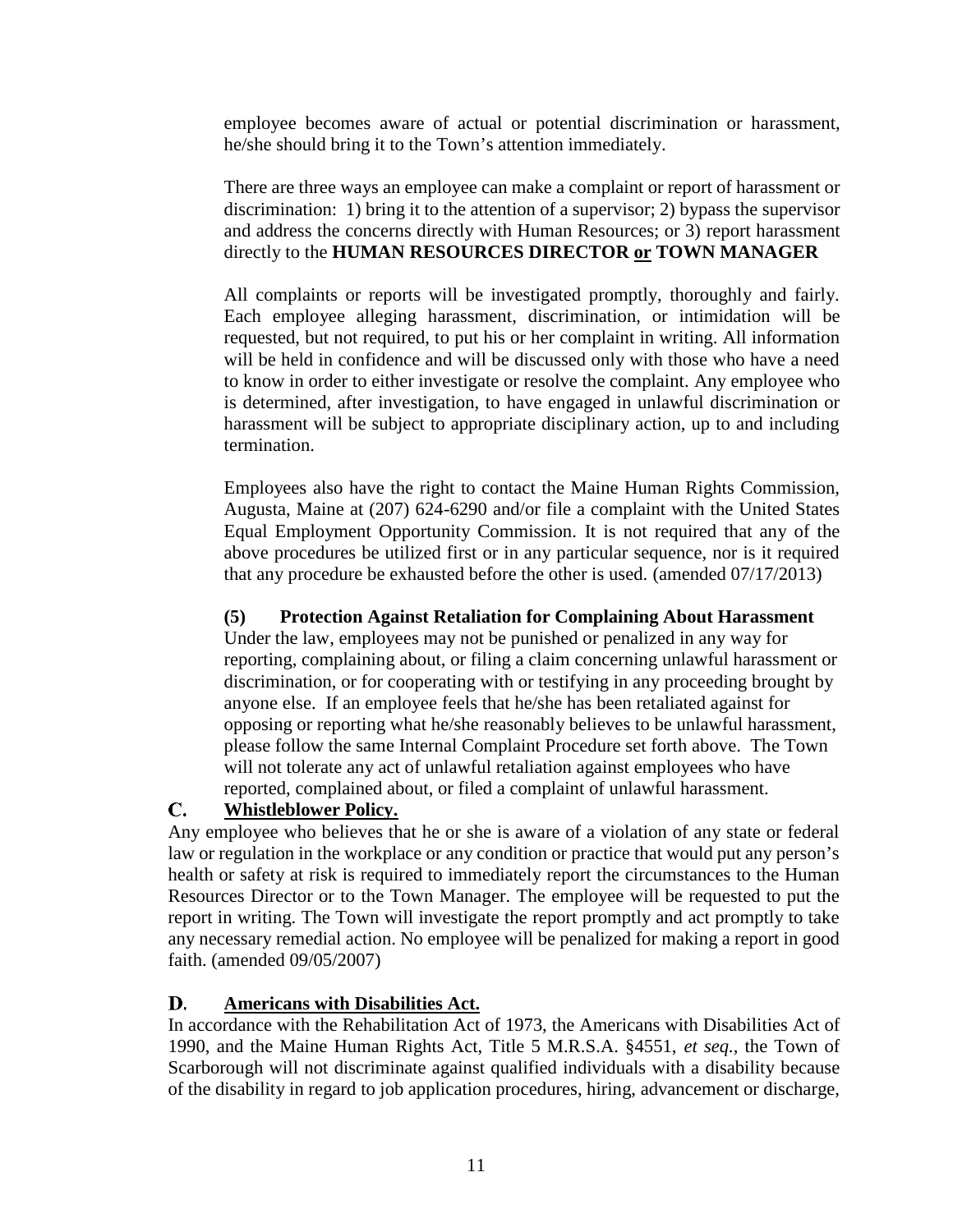compensation, job training and other terms, conditions and privileges of employment. A qualified individual with a disability, by reason of that disability, may not be excluded from participation in or be denied the benefits of the services, programs or activities of the Town of Scarborough, or be subjected to discrimination relating to job application procedures, hiring, advancement or discharge, compensation, job training and other terms, conditions and privileges of employment.

It is the policy of the Town of Scarborough to provide reasonable accommodations for qualified individuals with disabilities. Federal law (the Rehabilitation Act of 1973 and the Americans with Disabilities Act of 1990) and state law (the Maine Human Rights Act) establish the rights of individuals with disabilities. Reasonable accommodation shall be provided in a timely, cost-effective manner. The essential functions of a job need not be modified to accommodate an individual with a disability.

Any individual with a disability who believes he/she has been subjected to discrimination on the basis of disability may discuss the complaint with a supervisor and/or may file a grievance with the Human Resources Department. It is unlawful for the Town, its employees, contractors, or grantees to retaliate against anyone who files a grievance or cooperates in the investigation of a grievance.

Questions, concerns, complaints, or requests for additional information regarding this notice may be forwarded to the Director of Human Resources, the designated Americans with Disabilities Act Compliance Officer.

### **Article IV. PUBLIC AND EMPLOYEE RELATIONS**

#### **Section 401. Public Relations.**

All employees shall maintain a courteous, professional and helpful attitude in dealing with Town residents and other members of the public.

#### **Section 402. Political Activity.**

Employees may seek or accept nomination or election to any office in the Town government while employed by the Town, provided that no person may hold elective office while employed by the Town. Therefore, any employee elected to any Scarborough Town Office shall resign from employment prior to taking office, with the exception of on-call emergency personnel elected to the Town Council or Board of Education as per Sections 202 and 402 of the Town Charter. During the course of their employment, employees shall refrain from using their influence publicly in any way for or against any candidate seeking elective office in the Town government. Town employees shall not work at the polls in support of any political purpose pertaining to the Town government, circulate petitions or campaign literature for elective Town officials, or be in any way concerned with soliciting or receiving subscriptions, contributions, or political service from any person for any political purpose pertaining to the Town government. This rule is not to be construed to prevent Town employees from becoming, or continuing to be, members of any political organization, from attending political meetings, from expressing their views on political matters, or from voting with complete freedom in any municipal, state or national election. (amended October 18, 2000; November 1, 2000)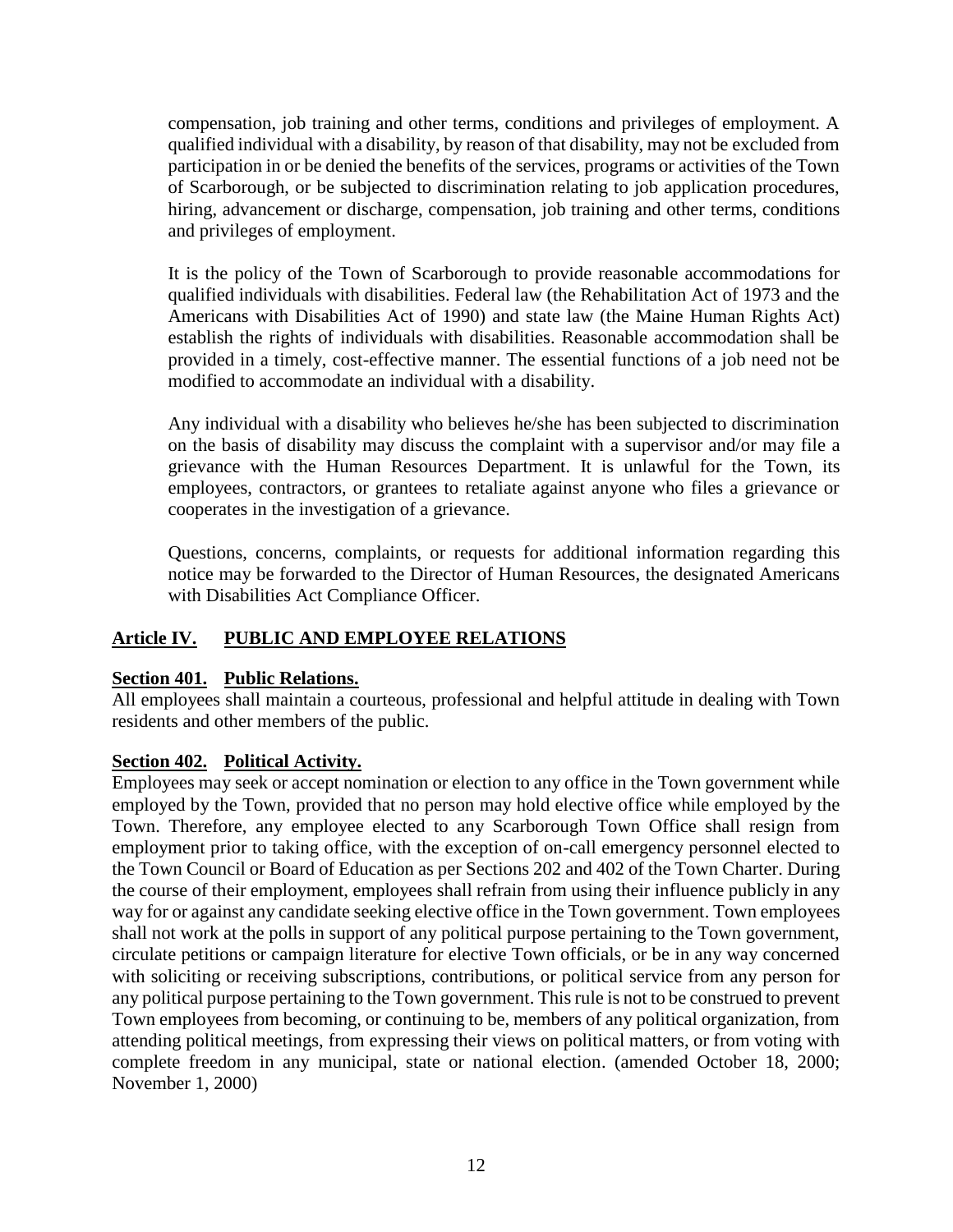#### **Section 403. Receipt of Gifts.**

All Town employees, including Department Heads, are prohibited from soliciting or accepting any gift, gratuity, favor, entertainment, loan, or any other item of monetary value from any person, within or outside Town employment, whose interests may be affected by the employee's performance or nonperformance of his/her official duties. Acceptance of nominal gifts, such as food and refreshments in the ordinary course of business meetings, or unsolicited advertising or promotional materials such as pens, note pads, calendars, etc., is permitted.

#### **Article V. BENEFITS**

#### **Section 501. Holidays.**

Full-time employees, including those still in the probationary period, shall receive holiday pay for the following holidays:

| New Year's Day          | Martin Luther King Day        |
|-------------------------|-------------------------------|
| Presidents' Day         | Patriots' Day                 |
| Memorial Day            | Juneteenth                    |
| <b>Independence Day</b> | Labor Day                     |
| Columbus Day            | Veterans Day                  |
| Thanksgiving Day        | Friday following Thanksgiving |
| Christmas Day           |                               |

If a holiday falls on a Saturday, the preceding Friday shall be deemed a holiday and if a holiday falls on a Sunday, the following Monday shall be deemed a holiday. (amended 08/18/2021)

The intent of this benefit is for employees to observe the holiday as designated by the Town. Because of the nature of the position, certain employees are required to work during a holiday. These employees will receive holiday pay in addition to regular wages for time worked, which in effect, means double pay. Employees may receive payment for holiday time upon approval by the Town Manager or his/her designee. (amended 07/17/2013)

Temporary/seasonal and part-time employees are not eligible for paid holidays; if they work on a holiday, such employees will receive their regular wages. (amended  $08/17/2011$ )

Employees on an unpaid leave of absence of any type shall not receive holiday pay. (amended 09/05/2007)

#### **Section 502. Sick Leave and Personal Time.**

All full-time employees shall accrue sick leave with pay at the rate of one day per month commencing with the date of initial employment. Temporary, seasonal and part-time employees do not accrue sick leave. Sick leave is defined as leave granted due to personal illness or non-work related bodily injury to the employee or the employee's family member. For purposes of this section, family member is defined to mean spouses, domestic partners (as defined by the Maine Municipal Employee Health Trust), children, parents brothers, sisters, mother-in-law, father-inlaw, grandfather, grandmother, grandchildren, step-father, step-mother, step-children or other relative if living in the same household as the employee. (amended 08/20/03) (amended 09/05/2007) (amended 08/17/2011)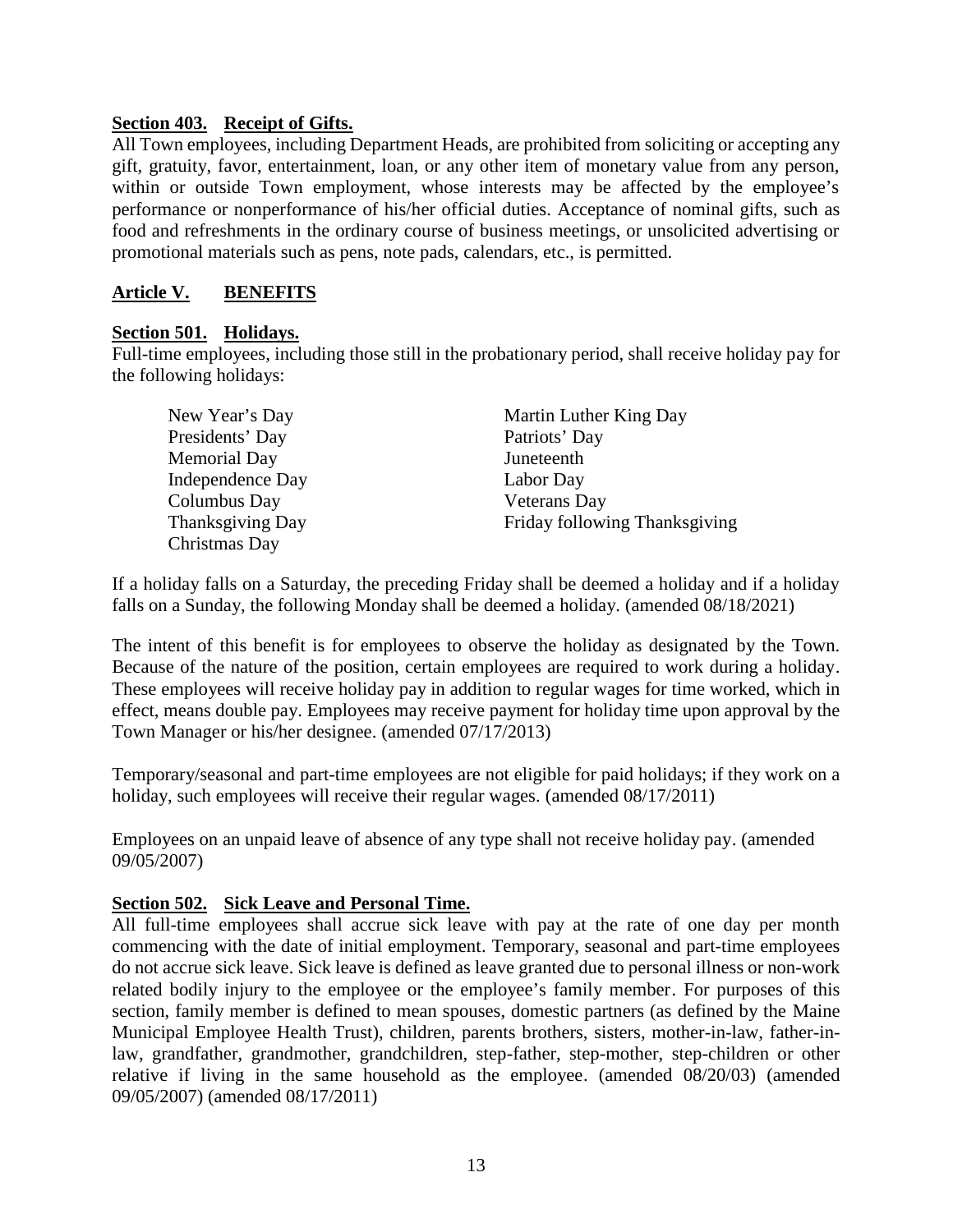A maximum of one hundred twenty (120) days of sick leave may be accrued and carried forward from one calendar year to the next. Upon recommendation of the Department Head, the Human Resources Director may require a doctor's certificate for use of sick leave and/or prior to the return to work by an employee on sick leave for more than one workweek or in circumstances of excessive absenteeism. (amended 08/20/03) (amended 09/05/2007)

An employee shall report all absences to his/her supervisor prior to the start of their regularly scheduled day and in no instance later than one-half hour after the start of the regularly scheduled day. Failure to report within this period shall be considered justification for disallowing sick leave for that day.

Unless otherwise specified by the supervisor, employees shall be expected to call on each day of absence. When the nature of the absence indicates an extended period of time away from work, longer intervals of reporting shall be established by the supervisor.

Each employee will be entitled to sixteen (16) hours of personal time per year. Hours taken as personal time will be deducted from accrued sick leave. (amended 1/02/02)

False or fraudulent use of sick leave shall be cause for disciplinary action.

### **Section 503. Payment of Unused Sick Leave.**

Upon retirement or separation in "good standing" full-time employees who have completed 5 years of service, and who retire, resign after giving the proper notice, or are terminated for reasons not attributable to "cause" shall be compensated for one-third (1/3) of accumulated unused sick leave subject to a maximum payment of forty  $(40)$  days, one-half  $(½)$  after 10 years, subject to a maximum of 60 days, three-quarters (3/4) after 15 years, subject to a maximum of 90 days, and 100% after 20 years to a maximum of 120 days. Payment will be made on the next regular payday after the employee's last day of work and, if applicable, in accordance with Section 516 Retirement Health Savings Account. In the event of the death of an employee, the designated beneficiary shall receive the above payment for unused sick leave. An employee's estate shall receive 100% of accrued sick leave for a qualified line of duty death. (amended 08/17/2011)

"Good standing" shall mean a written, fourteen (14) day notice to the Town in advance of the employee's last actual day worked, in the case of a proper resignation, valid retirement, or separation of the employee from the Town service for other than cause.

Any absence from duty for which sick leave is paid, or for official leaves of absence, shall not constitute a break in the service record. (amended 2/17/99) (amended 09/05/2007)

#### **Section 504. Bereavement Leave.**

Full-time and part-time employees shall be excused from work for up to five (5) calendar days in the event of the death of spouse, domestic partner (as defined by the Maine Municipal Employee Health Trust), child or parents and up to three (3) calendar days off, in the event of the death of another member of the immediate family and shall be paid at the regular rate of pay for scheduled work hours missed. Immediate family is defined to mean spouse, domestic partner, child, parents, brothers, sisters, mother-in-law, father-in-law, grandfather, grandmother, grandchildren, step-father, step-mother, stepchildren or other relative living in the same household as the employee. The Department Head, with the Town Manager's approval, may grant bereavement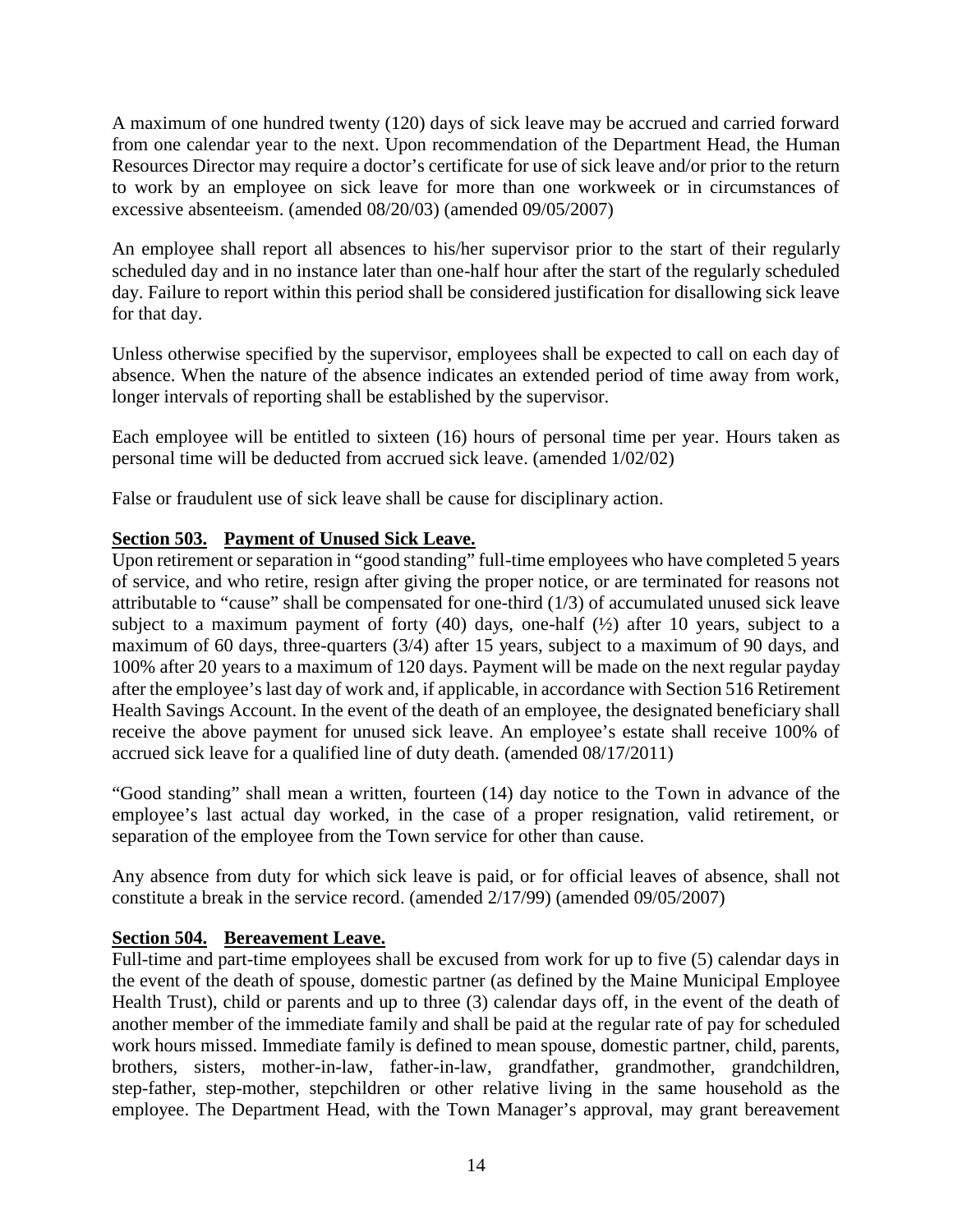leave to employees in the event of the death of other members of the family. (amended 11/2/99) (amended 10/06/2004) (amended 02/16/2005) (amended 09/05/2007) (amended 08/17/2011) (amended 07/17/2013)

#### **Section 505. Leave for Military Reserve Training/Active Duty.**

In accordance with state and federal law, all employees will be granted time off from work for annual training obligations or active service in the United States armed services. Employees engaged in active military service will be placed on military leave of absence status. Employees should advise their Department Heads of the dates of their military service as far in advance as possible, unless military necessity prevents such notice. The Town will pay employees the difference between service pay and the employee's regular compensation for a period up to two weeks in any one-year period, provided that the employee on Reserve Service furnishes his/her Department Head an official statement by military authorities giving his/her rank, pay and allowances. Employees should confer with their Department Heads concerning the rights and requirements of re-employment. (amended 09/05/2007)

### **Section 506. Jury Duty.**

The Town shall pay to employees called for jury duty the difference between their regular pay and juror's pay provided the employee provides an official statement of jury pay received and, reports to work after checking in with the immediate supervisor, if released for the day.

### **Section 507. Vacation.**

Vacation privileges are available to all full-time employees at the convenience of the Town of Scarborough. Forty (40) hours of vacation time per year may be used for any type of time off as needed, not exclusive of vacation. This provision is intended to satisfy the requirements of the Maine Earned Paid Leave Law. (amended 02/03/2021) Each full-time employee shall earn vacation with pay on the following basis:

- (1) One (1) work day shall be earned for each month in which a day of service is worked during the first through fifth year of employment.
- (2) One and one-quarter (1 1/4) work days shall be earned for each month in which a day of service is worked during the sixth through tenth years of employment.
- (3) One and one-half (1 1/2) work days shall be earned for each month in which a day of service is worked during the eleventh through the fifteenth years of employment.
- (4) One and three-fourths (1 3/4) work days shall be earned for each month in which a day of service is worked during the sixteenth through the twentieth years of employment.
- (5) After twenty (20) years of service, two (2) work days for each month in which a day of service is worked shall be earned. (amended 02/03/2021)

New employees may be credited with years of service in a similar position for another employer at the discretion of the Town Manager.

Employees shall accrue vacation days during their probationary period but vacation may not be taken in the first one-hundred and twenty (120) days unless otherwise approved by the Department Head.

In case a holiday falls within the vacation period, the vacation may be extended to compensate for the holiday.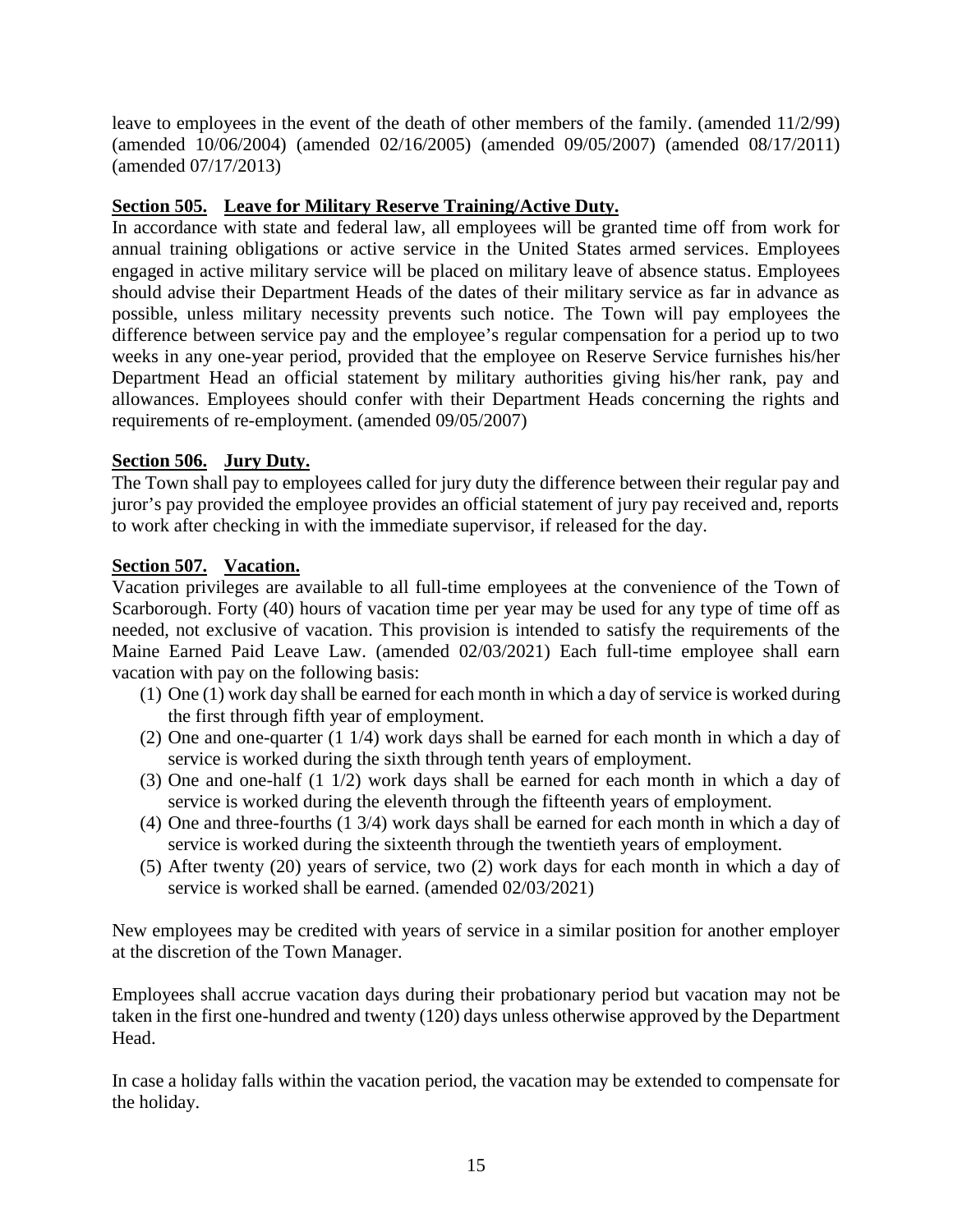Any paid leave of absence shall not constitute a break in the service record for purposes of calculating earned vacation, except during the probationary period when such absences shall constitute a break in service. (amended 09/05/2007)

Employees may be eligible to receive payment for half the vacation time earned during a calendar year upon approval by the Town Manager. (amended 02/06/02) (amended 07/17/2013)

Employees with less than fifteen (15) years of service shall be entitled to accumulate twenty (20) days of vacation.

Employees with fifteen (15) years or more of service shall be entitled to accumulate thirty (30) days of vacation.

Accrued vacation leave shall be paid to employees upon their separation from the service or to their beneficiary or estate upon their death and, if applicable, in accordance with Section 516. Retirement Health Savings Account. (amended 08/17/2011)

#### **Section 508. Earned Paid Leave for Part-Time Employees.**

Earned paid leave (EPL) shall accrue for part-time employees at a rate of one (1) hour earned for every forty hours worked in one year of employment. No more than forty (40) hours of earned paid leave will accrue during any one-year period of Town employment. The one-year "EPL eligibility period" shall be defined as follows:

- Existing part-time employees hired prior to 1/1/2021: Accrual of EPL for existing employees will begin on 1/1/2021; such existing employees shall thereafter accrue and use EPL on a calendar year basis (January 1st through December  $31<sup>st</sup>$  annually).
- Part-time employees hired after  $1/1/2021$ : Employees hired on or after 1/1/2021 will accrue EPL on a rolling one (1) year basis, commencing on their date of hire; such employees shall thereafter accrue and use EPL on an anniversary year basis.

Existing part-time employees who have been employed more than 120 days as of 1/1/2021 may begin using EPL as of 1/1/2021. Part-time employees hired on or after 1/1/2021, may not use EPL until after 120 days of Town employment.

Part-time employees with accrued and unused hours of EPL from the previous year of EPL eligibility will have those unused EPL hours available (rolled over) in their next year of EPL eligibility, up to a maximum of forty (40) hours. At no time in any given EPL eligibility period may any employee (i) have more than 40 hours of EPL in their EPL bank; (ii) continue to accrue EPL so that their EPL bank exceeds 40 hours; or (iii) use more than 40 hours of EPL in any given EPL eligibility period.

EPL does not have a cash value and will not be paid out at termination of employment. Any employee who returns to work for the Town within a one-year period of the last day of previous employment will have any unused balance reinstated.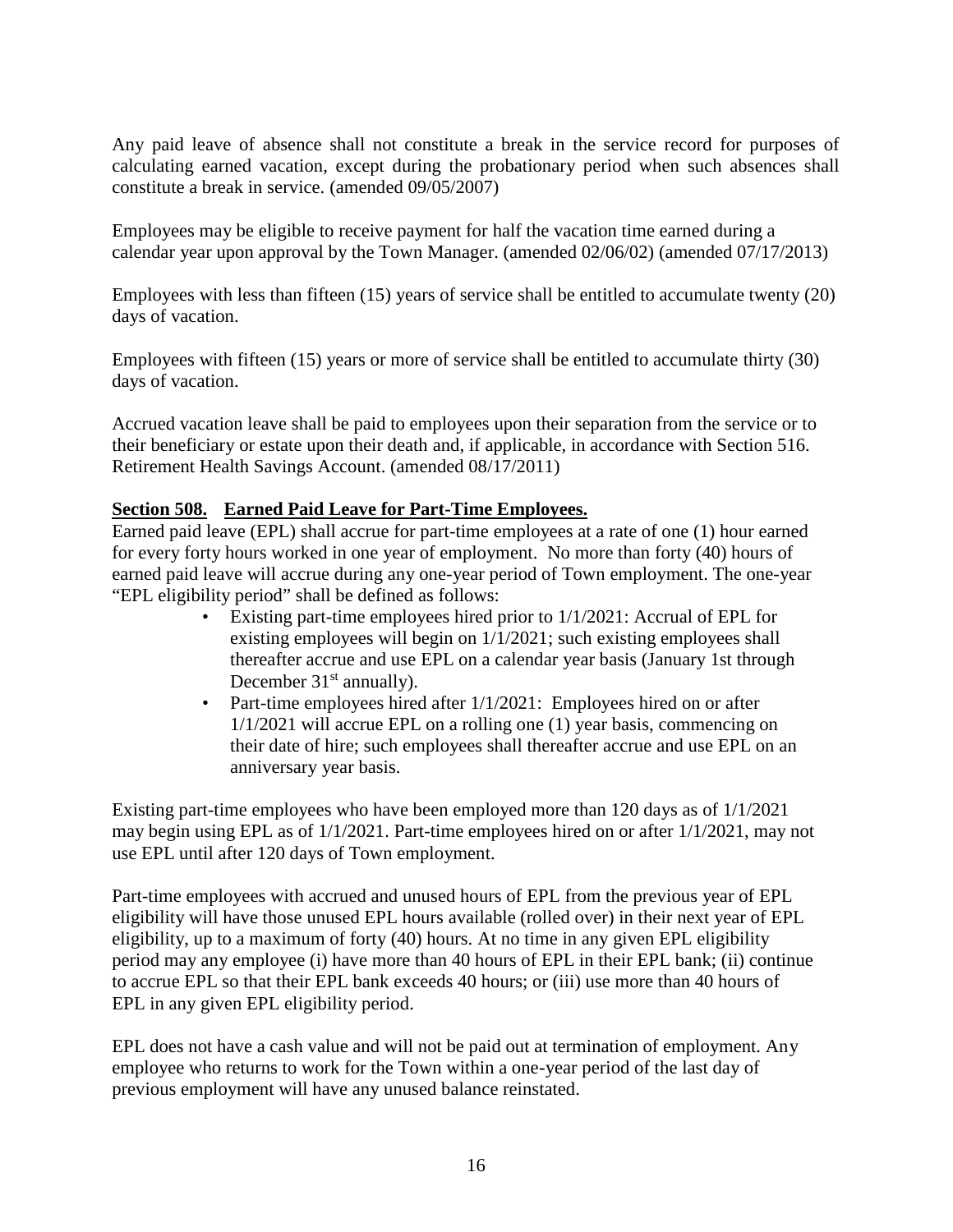EPL can be used for any purpose. If EPL is for a scheduled purpose, the Town requires a four-week prior written notice. The Town can deny a requested date of use if it significantly impacts departmental operations.

EPL must be used in increments of one hour. (adopted 02/03/2021)

#### **Section 509. Personal Leave of Absence.**

In exceptional circumstances, a full-time employee may be granted a personal leave of absence without pay and without the accrual of sick and vacation time or contribution by the Town towards any employee benefits. Such a leave of absence may be granted only in the discretion of the Town Manager upon recommendation of the Department Head concerned. Such leave of absence without pay shall not exceed one year in length and shall only be granted when it appears, because of the past record of the employee, or because of the purpose for which the leave is requested, that it is to the best interest of the Town to grant the leave. (amended 09/05/2007)

### **Section 510. Family and Medical Leave of Absence Policy. (amended 08/17/2011) (amended 07/17/2013)**

#### **(1) Policy**

The Town's Family and Medical Leave of Absence Policy is established to integrate the provisions and entitlements of the Maine Family Medical Leave Law and the federal Family and Medical Leave Act (FMLA). These laws are collectively referred to as "FML." This policy provides a variety of leave options to help employees balance their work and family responsibilities. Employees who need leave time for their own serious health condition, birth or adoption of a child, care of an immediate family member with a serious health condition, other family responsibilities or military family leave may be granted leave as described below. These policies are complex. For more complete information or questions about specific situations, contact the Human Resources office.

#### **(2) Eligibility**

Employees must have at least 12 months of service (not necessarily consecutive) with the Town and have worked at least 1,250 hours during the 12-month period immediately preceding the request for leave. For seasonal and/or temporary positions, the 12-month service requirement will include only those months worked during the season.

#### **(3) Basic Family Leave Entitlements**

This policy provides eligible Town employees up to 12 workweeks of unpaid leave each "rolling" 12-month period under the FML:

- a. For the birth of child and care of a newborn child of the employee;
- b. For the placement with the employee of a son or daughter for adoption or foster care;
- c. To care for the employee's spouse, son or daughter or parent with a serious health condition;
- d. To take medical leave for a serious health condition expected to last beyond one work week (including a Workers' Compensation injury) that prevents the employee from performing the functions of his or her job.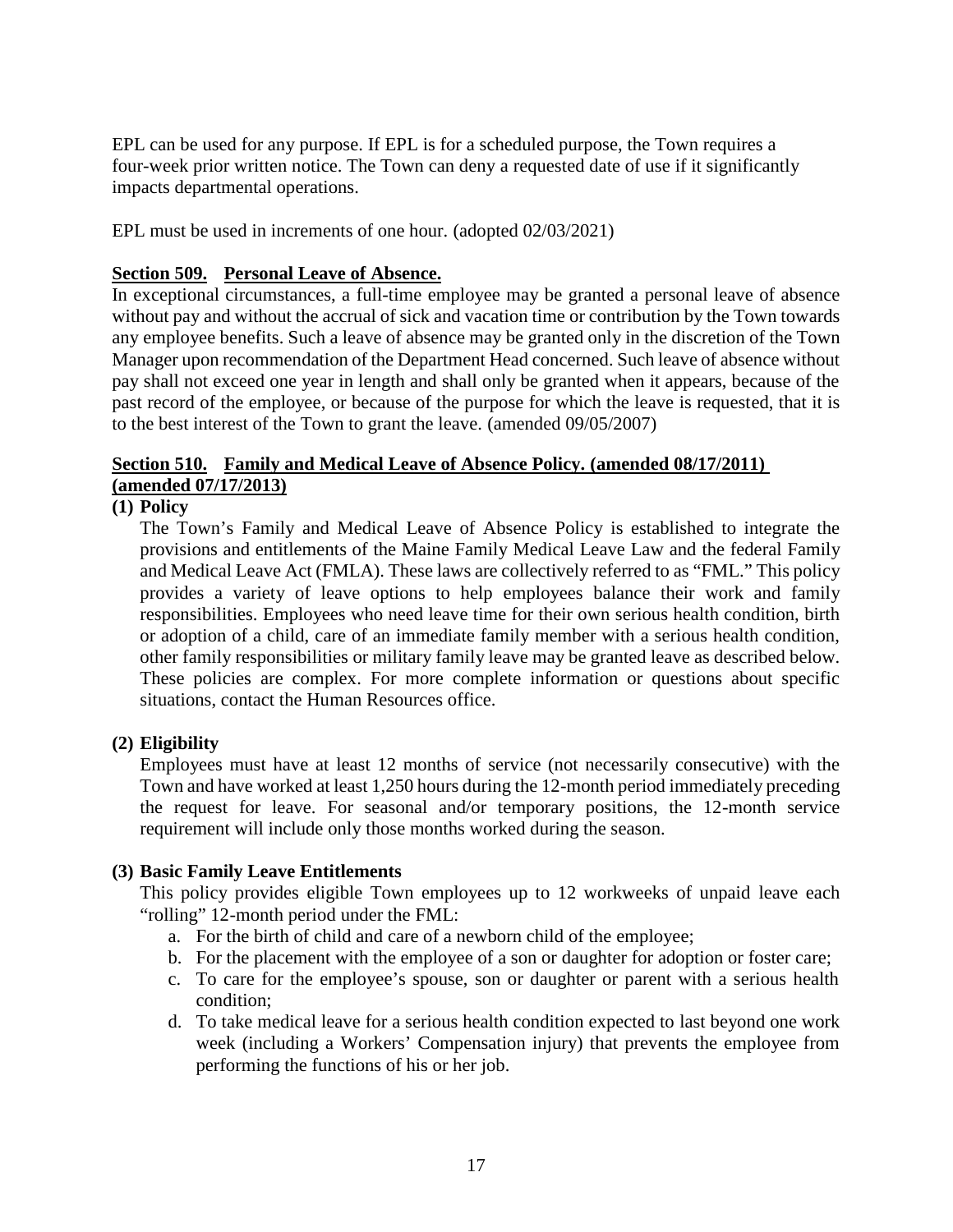If not eligible for FML as described above, an employee may qualify for leave under the Maine Family Medical Leave Law. Under this law, an employee who has worked for the Town for 12 consecutive months is eligible for up to 10 work weeks of unpaid Family Medical Leave during any two year period for the employee's serious health condition, the birth or adoption of a child, including a domestic partner's child, the serious health condition of a child, domestic partner's child, parent, domestic partner or spouse, or sibling, or the death of the employee's spouse, domestic partner, parent, sibling or child who is a covered service member who dies while on active duty.

#### **(4) Military Family Leave Entitlements**

Eligible employees are entitled to up to 12 workweeks of unpaid covered active duty leave during a 12-month period because of any qualifying exigency arising out of the fact that the employee's spouse, son, daughter or parent (military member) of the eligible employee is on covered active duty or has been called to active duty status as a member of the National Guard or Reserves or regular armed forces in support of a contingency operation. Examples of qualifying exigencies include (1) short notice deployment; (2) military events and related activities; (3) making arrangements for child care; (4) making financial and legal arrangements to address the service member's absence; (5) counseling; (6) parental care; (7) attending to farewell or arrival arrangements for a service member;  $(8)$  rest and recuperation; employees may take a maximum of 15 calendar days for for rest and recuperation under the qualifying exigency leave category. Eligible employees are entitled to up to 26 workweeks of unpaid military caregiver leave during a single 12-month period to care for a covered military service member with a serious injury or illness, or a covered veteran who is undergoing medical treatment, recuperation, or therapy for a serious injury or illness, if the employee is the spouse, son, daughter, parent or next of kin. This 12-month period occurs using the 12-month period measured forward from the date an employee's first FML leave to care for the covered service member begins.

Under Maine law, when an employee's spouse, domestic partner, or child who is a Maine resident is deployed for military leave in a combat theater or an area where armed conflict is taking place for 180 days or longer, the eligible employee may take up to 15 days of leave.

#### **(5) Definitions**

- a. "Spouse" means a husband or wife as defined or recognized under Maine law.
- b. "Domestic Partner" means the partner of an employee who:
	- i. Is a mentally competent adult as is the employee;
	- ii. Has been legally domiciled with the employee for at least 12 months;
	- iii. Is not legally married to or legally separated from another individual;
	- iv. Is the sole partner of the employee and expects to remain so;
	- v. Is not a sibling of the employee; and
	- vi. Is jointly responsible with the employee for each other's common welfare as evidenced by joint living arrangements, joint financial arrangements or joint ownership of real or personal property.
- c. "Sibling" means a sibling of an employee who is jointly responsible with the employee for each other's common welfare as evidenced by joint living and financial arrangements.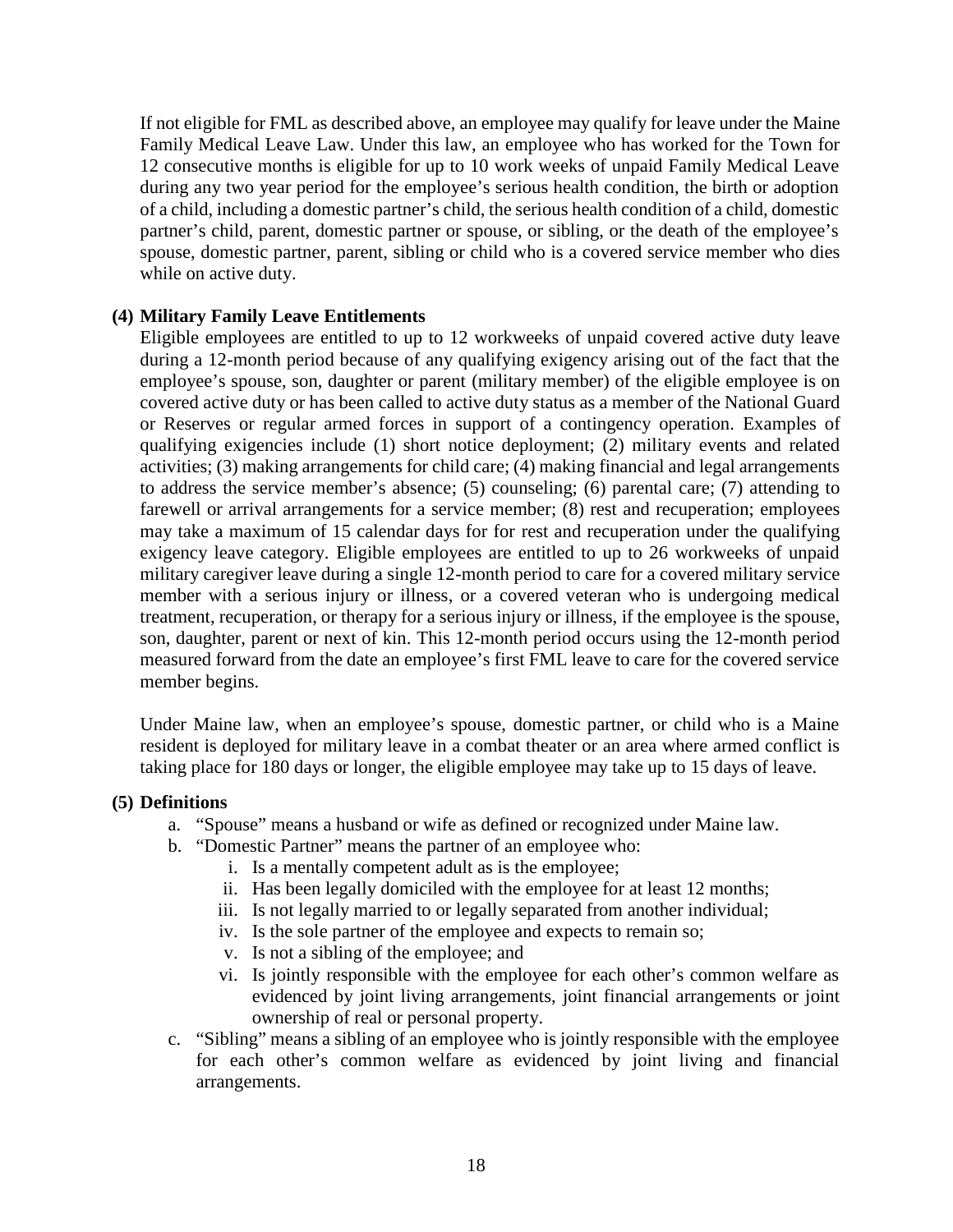- d. "Serious Health Condition" means an illness, injury, impairment or physical or mental condition that involves inpatient care or continuing treatment by a health care provider.
- e. "Health care provider" is defined as: a doctor of medicine or osteopathy, chiropractor, podiatrist, dentist, clinical psychologist, optometrist, nurse practitioner, nurse mid wife, or a clinical social worker who is authorized to practice, and performing within the scope of their practice as defined by state law, or a Christian Science practitioner. A health care provider also is any provider that the Town or the employee's group health plan will accept medical certification to substantiate a claim for benefits.

#### **(6) Definitions Procedure for Requesting FML**

All employees requesting FML must provide verbal or written notice of the need for the leave to the Human Resources Director. Within five business days after the employee has provided this notice, the Human Resources Director will complete and provide the employee with the DOL *Notice of Eligibility and Rights*.

When the need for the leave is foreseeable, the employee must provide the employer with a notice of at least 30 days. When an employee becomes aware of a need for leave less than 30 days in advance, the employee must provide notice of the need for the leave either the same day or the next business day. When the need for leave is not foreseeable, the employee must comply with the Town's usual and customary notice and procedural requirements for requesting leave, absent unusual circumstances.

#### **(7) Certification Requirements**

- a. Initial Certification. The Town will require that an employee's request for leave under this policy be supported by certification by a health care provider, or in the case of a qualifying exigency, by the appropriate military documents. Certification will be provided using the appropriate Department of Labor form. The employee must respond to the Town's request for certification within 15 days of the request or provide a reasonable explanation for the delay. Failure to provide certification may result in a denial of continuation of leave. The Town may require second or third medical opinions (at the employer's expense) and periodic recertification of a serious health condition. The Town may use a health care provider, a human resource professional, a leave administrator or management official, excluding the employee's direct supervisor, to authenticate or clarify a medical certification of a serious health condition.
- b. Recertification. The Town may request recertification for the serious health condition of the employee or the employee's family member no more frequently than every 30 days unless one of the following occur: circumstances described by the previous certification have changed significantly, the Town receives information casting doubt on the reason given for the absence, or if the employee seeks an extension of his or her leave. The Town may provide the employee's health care provider with the employee's attendance records and ask whether need for leave is consistent with the employee's serious health condition.
- c. Medical Release to Return to Work. An employee who has been on leave beyond one workweek due to his or her own medical condition is required to provide medical documentation of the employee's ability to return to work including any medical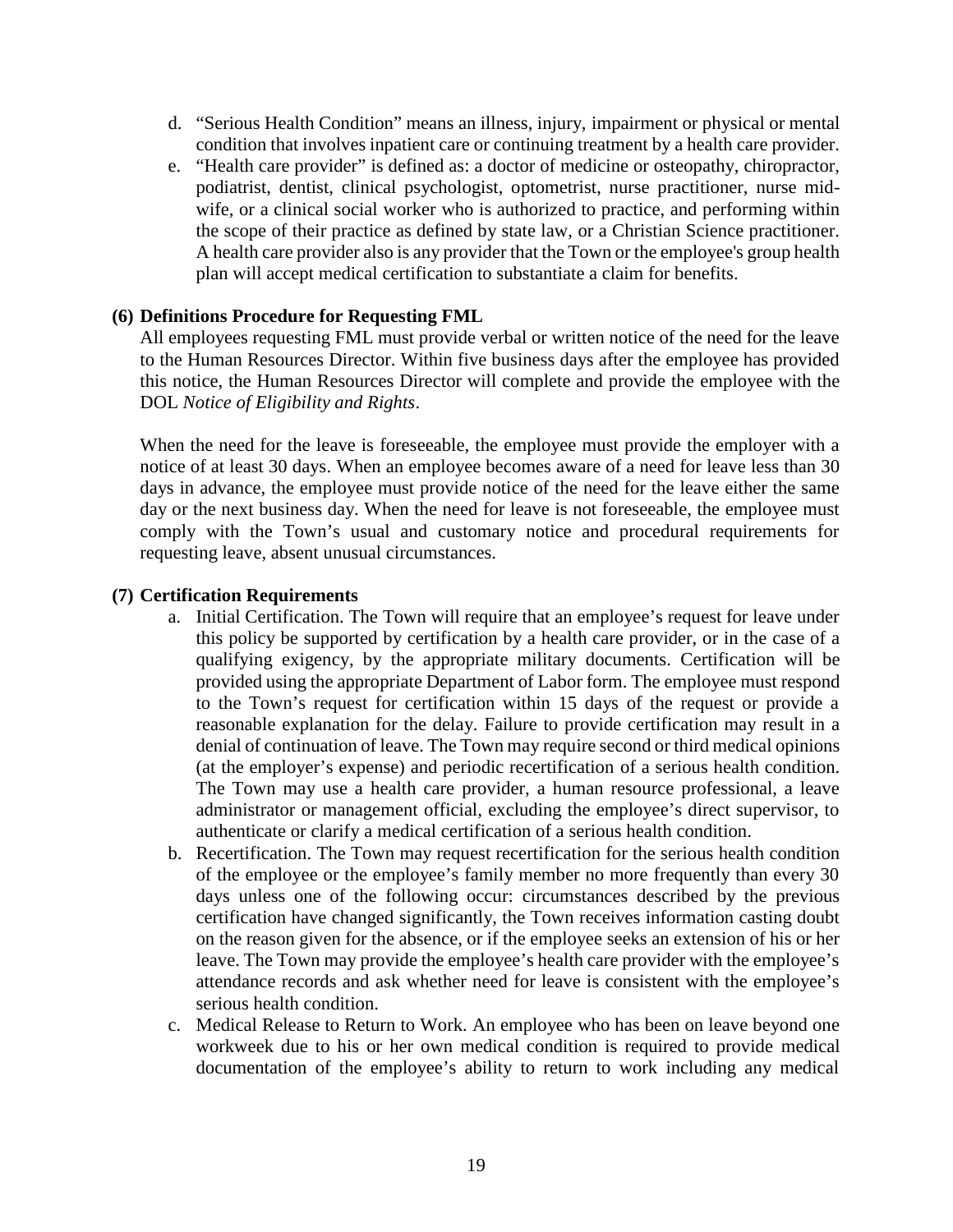restrictions that may be applicable. This certification must be received by the supervisor or Human Resources Director prior to the employee returning to work.

#### **(8) Designation of Family and Medical Leave**

Within five business days after the employee has submitted the appropriate certification form, the Human Resources Director will complete and provide the employee with a written response to the employee's request for FML using the DOL *Designation Notice*.

#### **(9) General Provisions**

- a. When an eligible employee requests any leave of absence that qualifies under FML, the Town has the right to designate such leave as FML.
- b. Employees are required to use accrued paid time to cover their regular schedule during FML before taking unpaid leave under this policy unless the leave is otherwise paid through Workers' Compensation benefits, income protection, or other benefits. Employees may designate the type of accrued leave utilized.
- c. Leave under this policy (with the exception of military caregiver leave which uses the 12-month period measured forward) is computed on a "rolling" 12-month period measured backward.
- d. The Town places an eligible employee on FML when the absence from work is expected to be one workweek or longer.
- e. Leave on an intermittent basis or on a reduced work schedule may be requested when medically necessary for a serious health condition. Certification from a healthcare provider will be required to show that an intermittent or a reduced schedule leave is a medical necessity. When an employee takes intermittent or reduced schedule leave, time spent working will not be counted against the employee's leave entitlement. Employees taking intermittent or reduced schedule leave will be paid for the time they work, and the leave time away from work will be unpaid unless the employee qualifies for Workers' Compensation, income protection, or other leave benefits. If an employee is an exempt employee, the Town will adjust the employee's salary based on the amount of time actually worked.
- f. If both husband and wife work for the Town and each wishes to take leave for the birth and care of their newborn child, adoption or placement of a child in foster care, or to care for a parent (not parent "in law") with a serious health condition, the husband and wife may only take a combined total of 12, or in the case of military caregiver, 26 weeks of leave. Leave for the birth and care of a child, or placement for adoption or foster care, must conclude within 12 months of the birth or placement.
- g. Extensions of paid or unpaid leave beyond FML entitlements may be approved.

#### **(10) Intent to Return to Work from FML**

On a basis that does not discriminate against employees on FML, the Town may require an employee on FML to report periodically on the employee's status and intent to return to work.

#### **(11) Benefit Coverage During FML**

While an employee is on any paid leave (including sick leave, annual leave, and compensatory time), benefit coverage continues with no additional cost to the employee.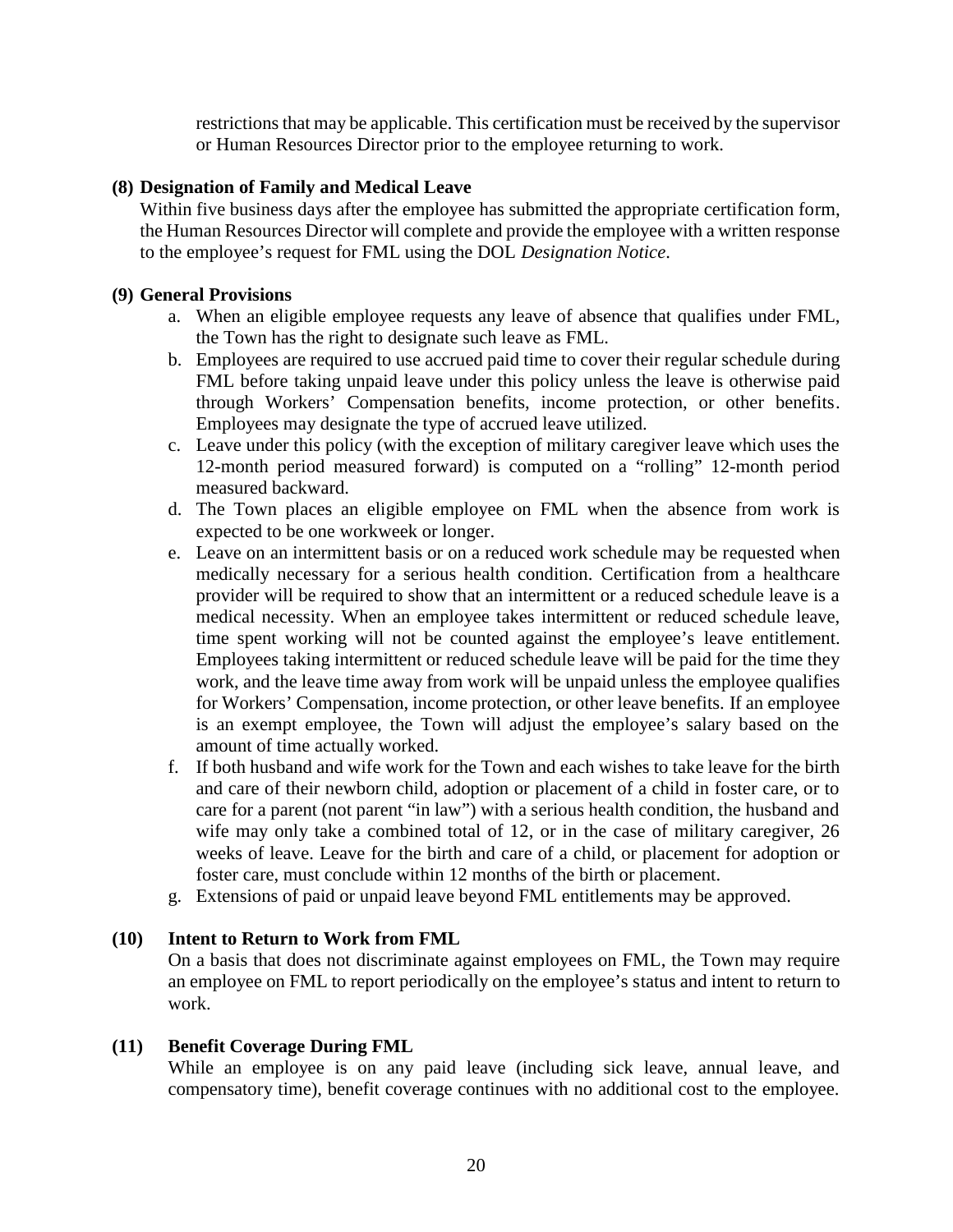During an unpaid leave of absence that qualifies as FML, health insurance coverage (including dental and/or optical coverage) continues on the same terms as during active employment, with the Town and the employee each paying the customary share of premiums. If the employee is not eligible for FML or the employee continues to need unpaid leave after exhausting FML, the employee is responsible for both the Town's and employee cost of continued benefit coverage. If applicable, the employee is responsible for making arrangements for the payment of the employee portion of any premiums that are not fully covered by a Town contribution. Failure to pay the employee portion of the premiums within 30 days of the due date may result in cancellation of enrollment in that plan.

If an employee does not return to work at the conclusion of FML, he/she may be liable for payment of the health plan premiums (medical, dental, optical) paid by the Town during any unpaid portion of the leave. The Town may recover its share of health plan premiums by taking deductions, to the extent permitted by law, from unpaid wages, if any, vacation pay, or other pay due. However, the employee will not be liable for the premiums if the failure to return to work is due to continuation of his/her own serious health condition or other reasons beyond his/her control. Employees will be considered to have returned to work if they work for at least 30 calendar days commencing with the scheduled return date.

The Town's responsibility to continue an employee's health plan coverage ends (except for COBRA continuation coverage) upon notice that the employee does not intend to return to work at the end of the approved leave.

Employees on unpaid FML may choose to continue other voluntary deductions, including life insurance, at the employee's expense. Arrangements for premium payments must be made by the employee with the appropriate vendors.

#### **(12) Job Restoration**

Upon return from FML, an employee must be restored to the employee's original job, or to an equivalent job with equivalent pay, benefits, and other terms and conditions of employment provided that the employee returns to work immediately following the conclusion of FML. An employee has no greater right to restoration or to other benefits and conditions of employment than if the employee had been continuously employed.

#### **(13) Conclusion of FML**

Employees will separate from employment when FML is exhausted unless the employee is entitled to additional leave as a reasonable accommodation under the ADA or an extension of paid or unpaid leave is approved by the Town Manager. The Human Resources Department will provide the employee with notice of impending FML exhaustion. If an employee fails to return to work at the end of FML, the employee will be considered to have voluntarily resigned from his/her position with the organization.

#### **Section 511. Leave for Victims of Domestic Violence.**

In accordance with Maine Law, the Town will grant employees a reasonable and necessary amount of time off from work without pay if an employee is a victim of domestic violence, domestic assault, sexual assault or stalking, and needs the time to: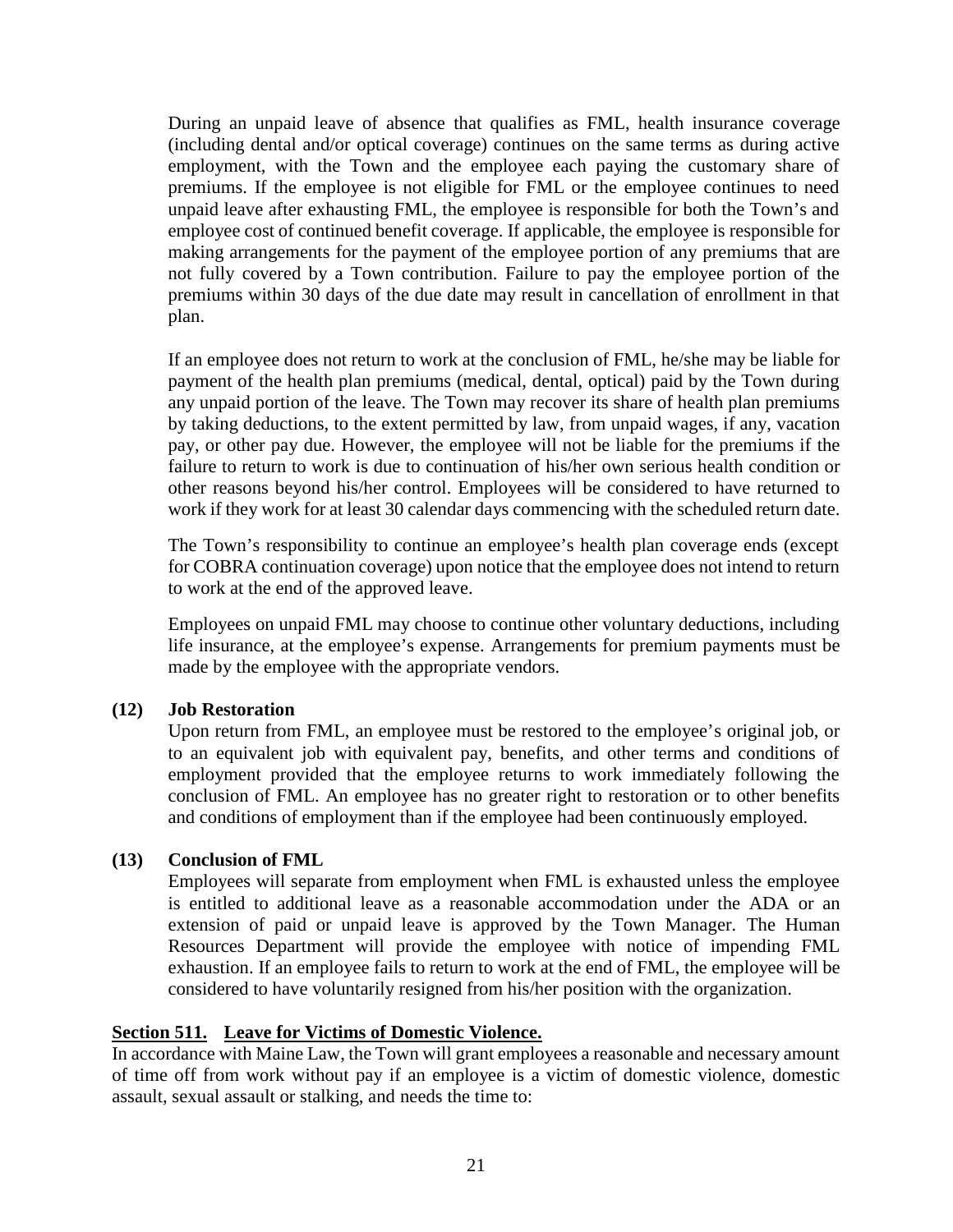- Prepare for or attend court proceedings,
- Receive medical treatment, or
- Obtain necessary services to remedy a crisis caused by domestic violence, sexual assault or stalking.

Employees must request the leave from the Human Resources Director as soon as circumstances make it clear that time off is necessary. Approval of leave will be dependent upon (a) whether the employee's absence will create an undue hardship for the Town, (b) whether the employee requested leave within a reasonable time, and (c) whether the requested leave is impractical, unreasonable or unnecessary given the facts made available to the Human Resources Director at the time of the request.

If an employee's leave is approved, the employee will be required to first use any accrued paid vacation, sick or compensatory time before taking unpaid leave. Employees will not be discriminated against for taking or asking for leave. (amended 09/05/2007)

### **Section 512. Medical Insurance.**

Currently, the Town offers group medical insurance to eligible employees in accordance with plan provisions and federal regulations. Eligible employees, regardless of probationary status, are eligible on the first day of the month following employment date or at open enrollment. The Town reserves the right to change insurance carriers and/or benefit level as deemed necessary. (amended 08/17/2011) (amended 07/17/2013)

Currently, the Town contributes 100% of the health insurance premiums for all eligible employees. As determined by the Town Manager, the Town will contribute a percentage of the premium for covering additional eligible dependents. (amended 07/17/2013)

Effective January 1, 2019, the Employees will be offered the opportunity to enroll in the POS-C or PPO-500 plans through the Maine Municipal Employees Health Trust. The Town agrees to contribute 92.5% of the single premium, 87.5% of the employee and child premium, and 82.5% of the family premium of the PPO-500 plan. Employees wishing to enroll in the POS-C will pay the difference in premium between the amounts the employer would otherwise pay towards the PPO-500 plan. (amended 10/17/2018)

Employees who are currently covered or can be covered under other medical coverage can opt to receive an annual buy-out payment of \$1,500 (divided over 52-weeks). Proof of valid medical coverage must be presented in order to be eligible for this option.

If other health and/or dental coverage ends for any of the following reasons, the employee (and his/her eligible dependents) may still enter the Health and/or Dental programs offered through the Health Trust.

- (1) Loss of the other insurance coverage due to termination of employment, or a reduction in the number of hours worked.
- (2) Loss of other coverage because such other coverage is no longer available.
- (3) A change in contribution required by the other plan.
- (4) Divorce or legal separation.
- (5) Death of the spouse.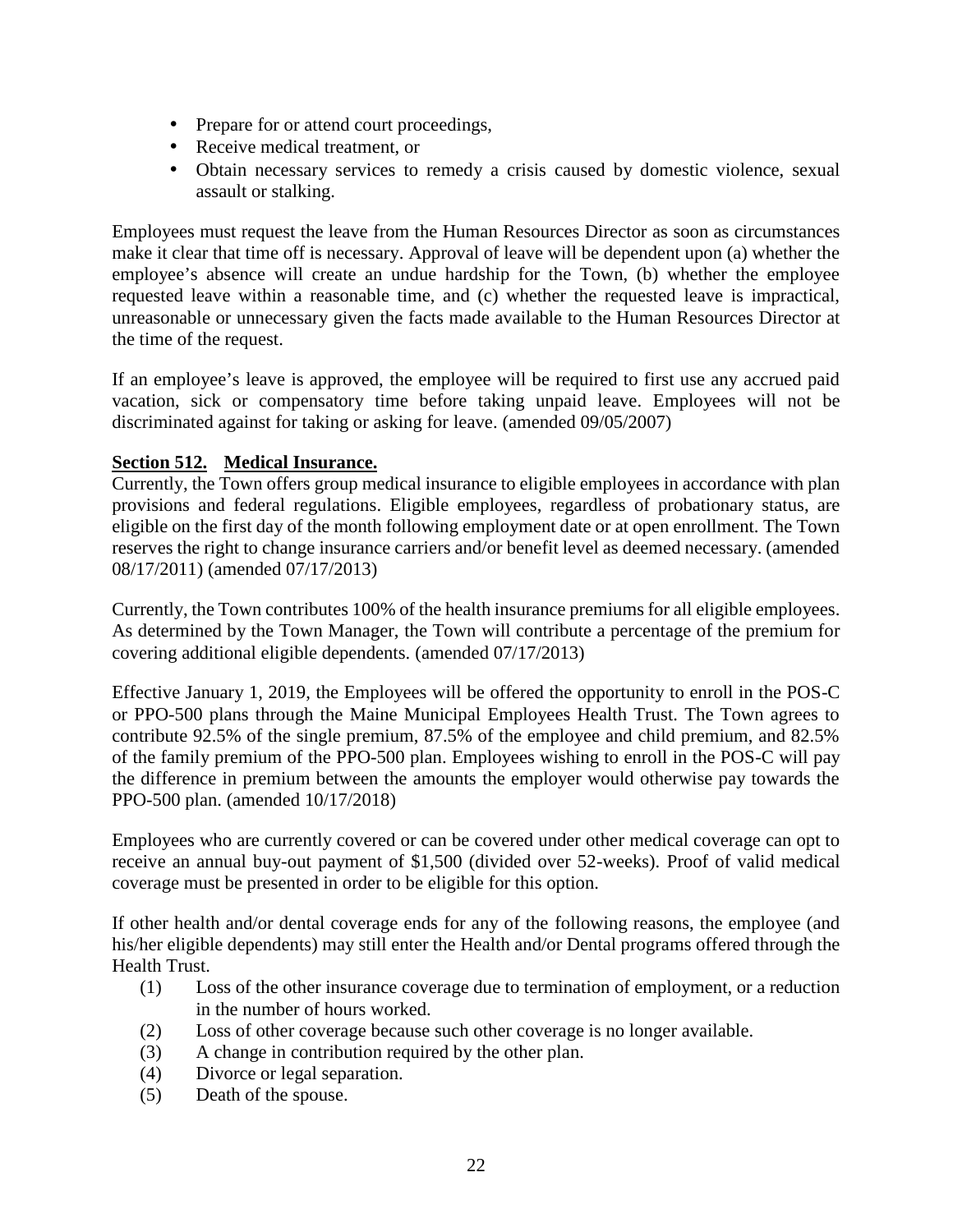(6) Loss of Medicaid benefits.

Employees who are covered by the Town's medical insurance at the time of employment termination, who are at least 55 years of age, and who are eligible for retirement benefits under either of the Town's retirement programs (i.e. Maine State Retirement or ICMA-RC 401(a)), may continue their coverage (including dependent coverage if in place at time of termination) under the Town's medical plan. An employee continuing coverage will do so at his/her expense; there will be no employer contribution.

The Town currently provides a Flexible Spending Account Plan for medical and dependent care expenses. (amended 2/17/99) (amended 10/06/2004) (amended 02/16/2005) (amended 09/05/2007) (amended 07/17/2013)

### **Section 513. Dental Insurance.**

Currently, dental insurance is available to full-time employees, regardless of probationary status, on the first day of the month following employment. The Town currently pays 50% of the premium for individual coverage for employees, who must pay the remaining premium as well as the premium for any plan providing dependent coverage. All employee contributions shall be by payroll deduction upon the written authorization of the employee. With the exception of COBRA continuation, employees may not carry dental coverage into retirement. (amended 10/06/2004) (amended 02/16/2005) (amended 09/05/2007)

### **Section 514. Long Term Disability Benefits.**

Full-time employees become eligible for long term disability benefits after six months of continuous active work during employment. Long term disability benefits pay a regular income when an eligible employee is totally disabled and cannot work. Coverage for long term disability benefits begins when an eligible employee begins after 90 days of disability due to the same or a related sickness or injury. Upon eligibility for, or approval of, long term disability benefits, an employee may be asked to resign his or her employment with the Town if there is no medical indication that the employee will be able to return to work with the Town within a reasonable period of time. Coverage for each employee shall be equal to 60% of an employee's base pay up to a maximum monthly benefit of \$5,000 and is based on the District's policy in effect at the time of coverage. Benefits are available as long as total disability continues, until age 65. Benefits received may be offset by Social Security and/or Maine Public Employees Retirement System.

The Town reserves the right to change disability insurance carriers and/or benefit level as deemed necessary. (adopted 08/17/2011)

### **Section 515. Income Protection Plan.**

Full-time employees may participate in the Maine Municipal Association income protection plan upon application therefore and payment of the cost therefore. Eligible employees may purchase income protection at 40%, 55%, or 70% replacement of salary. The cost of this program is dependent upon level of salary. (amended 10/06/2004) (amended 09/05/2007)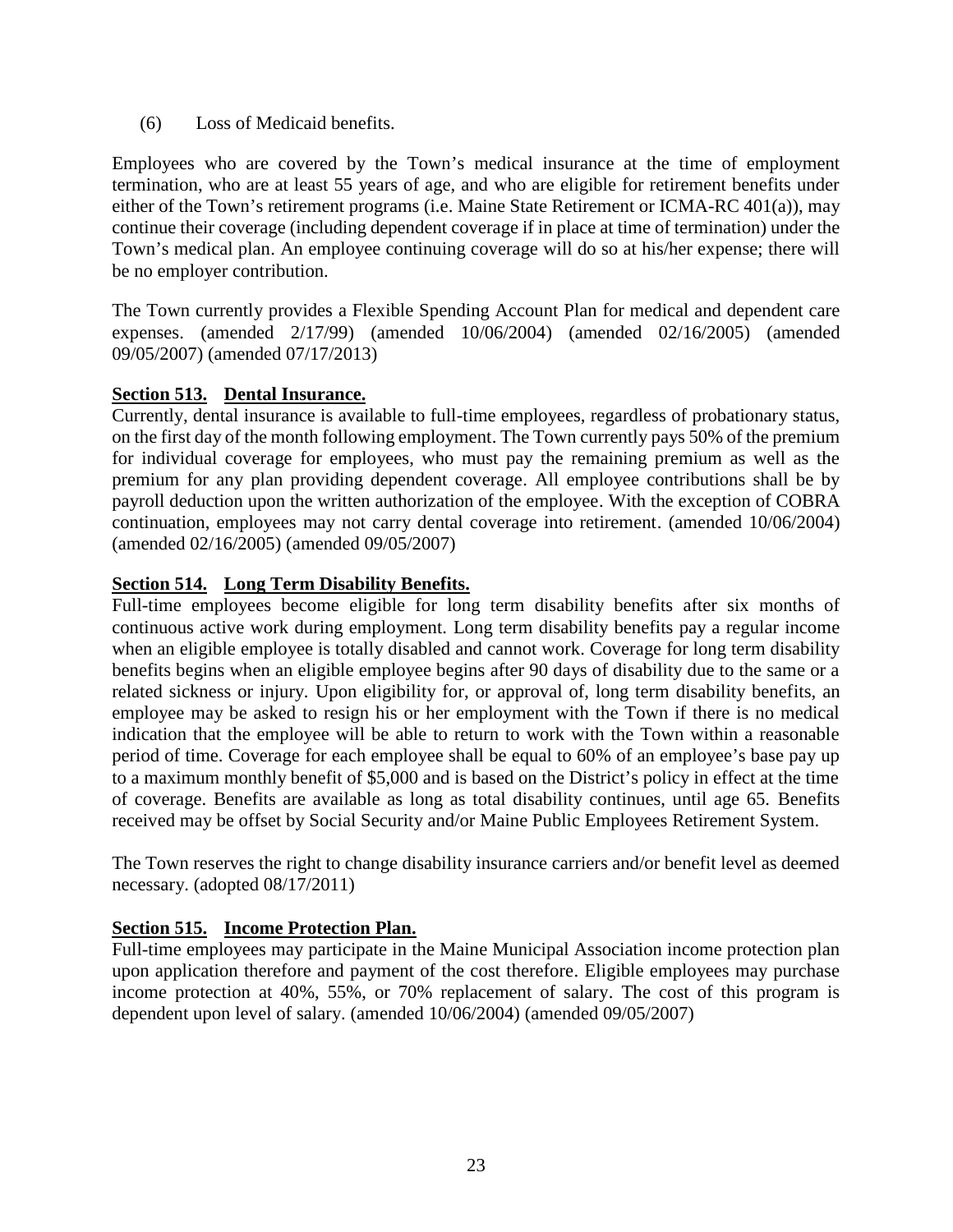#### **Section 516. Retirement.**

Employees participate in, and are eligible to receive benefits from the following retirement plans:

#### (1) **Voluntary.**

With the exception of employees classified as, or determined to be, retirees returned to work by the Maine Public Employee Retirement System (MainePERS), employees may participate in either the Maine Public Employees Retirement System (MPERS) or the International City Management Association - Retirement Corporation 401 plan (ICMA 401), but not both:

a. **MPERS.** The Town of Scarborough became a participating district in the MPERS on May 1, 1971. Employees may become a member of the MPERS in accordance with the Plan's eligibility requirements. Employer and employee contributions are made to the MPERS plan in accordance with the requirements of the plan and state law. (amended 08/17/2011) (amended 07/17/2013)

The Town agrees to contribute the mandatory UAL contribution, up to 5%, as defined by MainePERS, for employees classified as, or determined to be, retirees returned to work (RRTW) by MainePERS. Employees classified as RRTW will be ineligible to participate in the ICMA 401 Plan outlined in (b) below. (amended 03/04/2020)

Information concerning retirement benefits may be obtained from the Maine Public Employees Retirement System in or from the Human Resources Department. (amended 08/17/2011)

b. **ICMA 401.** The Town of Scarborough entered into an agreement with ICMA for the 401 Money Purchase Plan on 1/1/85. All full-time employees are eligible to participate. Employer and employee contributions are made in conformity with plan requirements. The employee's contribution of 6% is in the form of a deduction from each paycheck. The Town in turn contributes matching funds. Contributions are deferred from federal and state income taxes until withdrawn. Funds may not be withdrawn until termination of employment. (amended 2/17/99) (amended 08/17/2011)

Information concerning retirement benefits may be obtained from ICMA or from the Human Resources Department. (amended 08/17/2011)

c. **ICMA 457.** Employees contributing to the ICMA 401 or the MPERS may also contribute to the ICMA Deferred Compensation Plan 457 (through payroll deduction up to the annual maximum contribution allowed as approved by the Internal Revenue Service effective January  $1<sup>st</sup>$  of each year). This contribution is also deferred from federal and state income taxes until withdrawn. Funds may not be withdrawn until termination of employment. Beginning in the year July 1, 1999, the Town will contribute up to an additional 4% to the employees ICMARC 457 plan, whatever the employee chooses to match up to the 4% maximum as elected by the employee. Each employee must designate the level of their participation in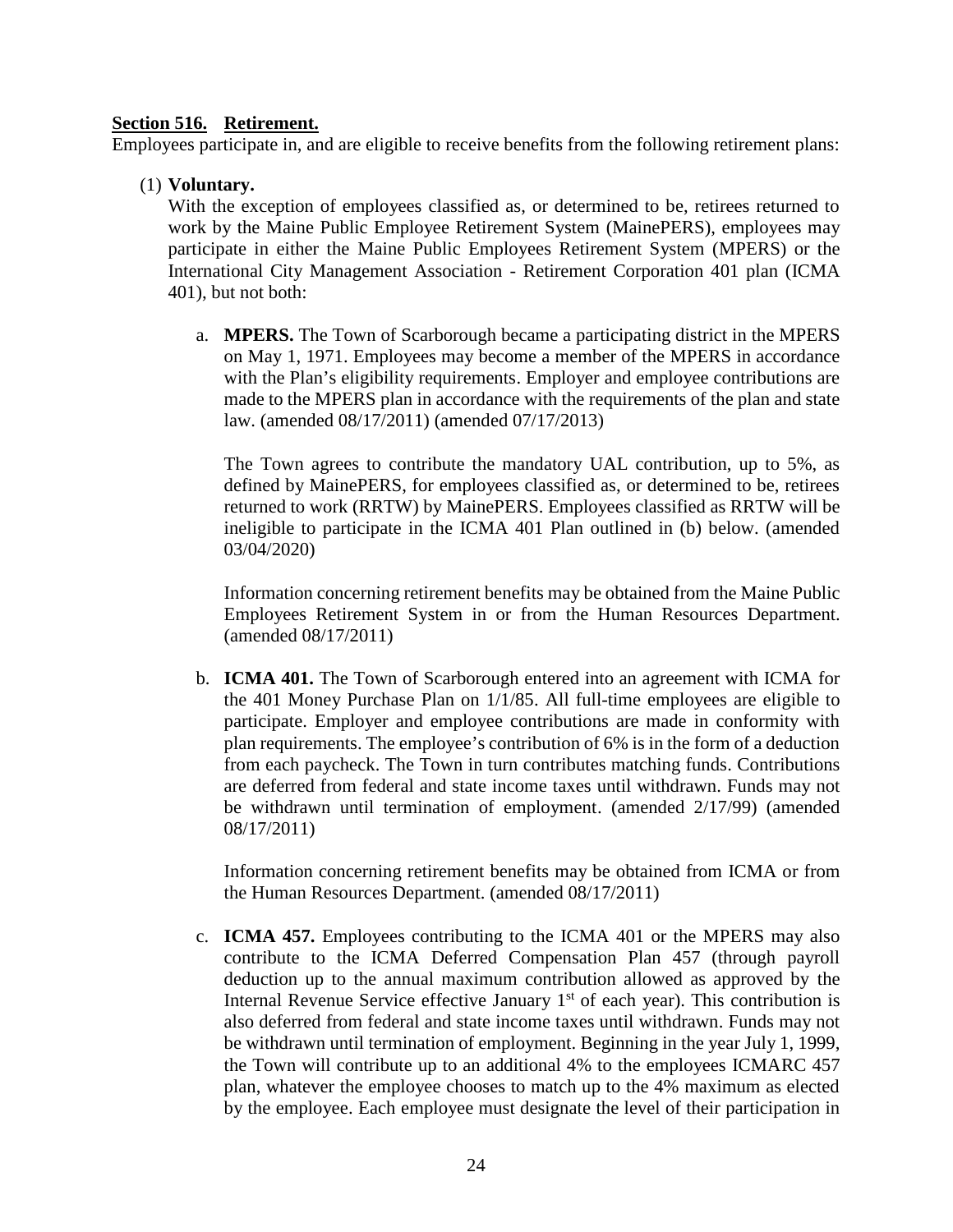the ICMARC 457 match no later than February 24, 1999 in the current year and no later than February 15 in subsequent years. (amended 2/17/99) (amended 08/17/2011)

Information concerning retirement benefits may be obtained from the ICMARC or from the Finance Department.

#### (2) **Involuntary**

a. **Social Security.** All municipal employees receive full social security coverage, which includes both the old age, survivors and disability insurance (OASI) program and the hospital insurance (HI) program known as Medicare. Social security contributions are made by both the employee and the Town in compliance with federal law.

#### **Section 517. Retirement Health Savings**

Eligible employees may participate in the Town's Retirement Health Savings Account (RHSA) under the following provisions:

- 1. Probationary employees shall be excluded from participating in the RHSA plan until they have successfully completed their probationary period of six (6) months.
- 2. Active employees:
	- a. Vacation hours in excess of calendar year end accruals shall be deposited into RHSA. Participants with less than fifteen (15) years of service shall have all vacation hours in excess of 160 accrued hours at the end of the calendar year deposited into RHSA. Participants with fifteen (15) or more years of service shall have all vacation hours in excess of 240 accrued hours at the end of the calendar year deposited into RHSA.
	- b. Holiday hours accrued in excess of ninety-six (96) hours at the end of the calendar year deposited into RHSA.
	- c. Sick hours accrued in excess of seven-hundred and twenty (720) hours at the end of the calendar year shall have twenty-four (24) sick hours deposited into RHSA.
- 3. Hours Upon Separation:
	- a. Sick Leave
		- i. Participants with more than 14 weeks (over 560 hours) of accrued sick hours shall have 50% of the sick hours deposited into RHSA at termination.
		- ii. Participants with more than 4 weeks (over 160 hours) of accrued sick hours shall have 25% of the sick hours deposited into RHSA at termination.
		- iii. Participants with 4 weeks (160 hours) or less of accrued sick hours shall have 0% of the sick hours deposited into RHSA at termination.
	- b. Vacation Leave
		- i. Participants with more than 2 weeks (80 hours) shall have 50% of the vacation hours deposited into RHSA at termination.
		- ii. Hours will be pro-rated according to hours worked.